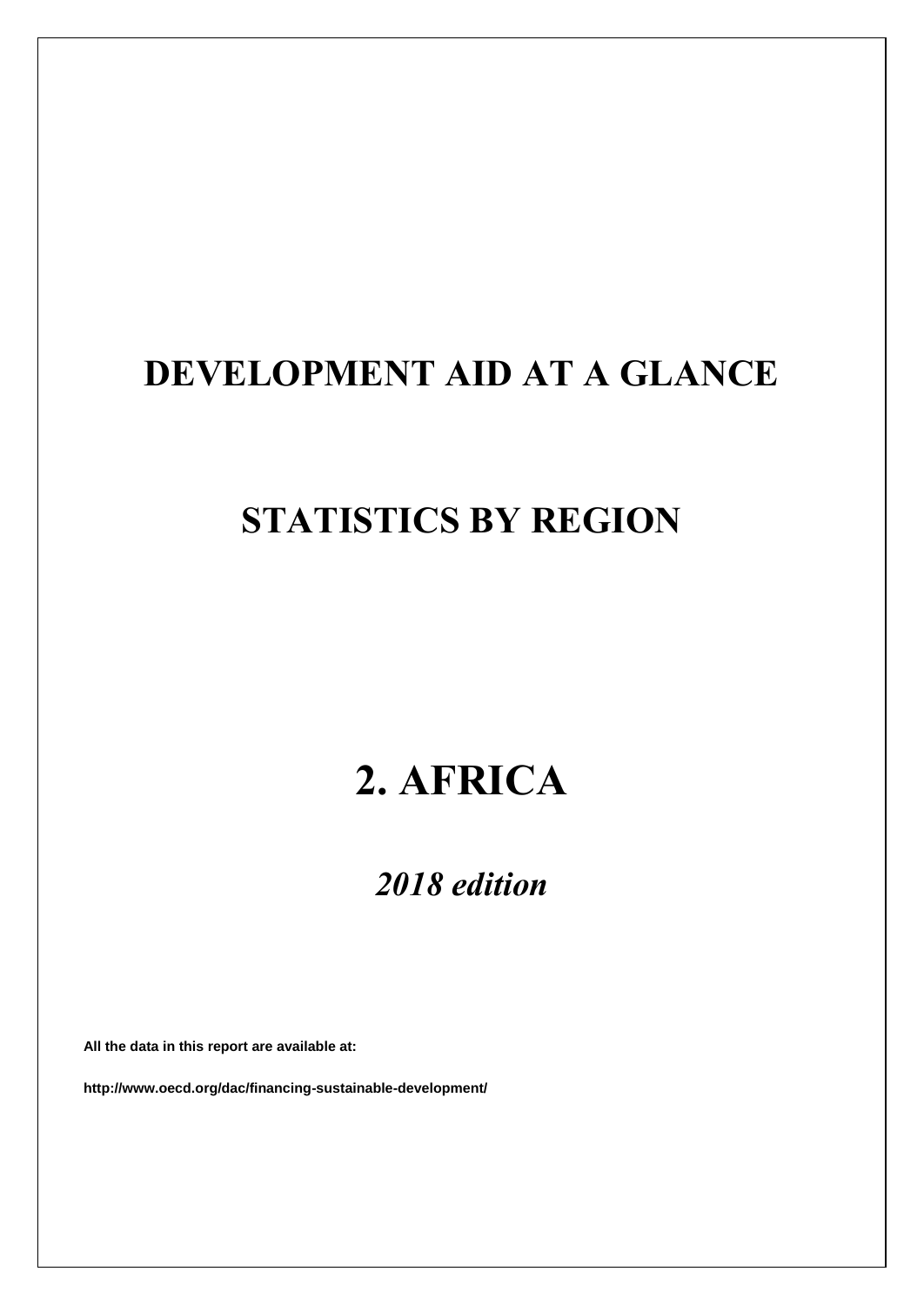## **2.1. ODA TO AFRICA - SUMMARY**

|                | 2.1.1. Top 10 ODA receipts by recipient |         |      |
|----------------|-----------------------------------------|---------|------|
|                | USD million, net disbursements in 2016  |         |      |
| 1              | Ethiopia                                | 4 0 7 4 | 8%   |
| 2              | Nigeria                                 | 2501    | 5%   |
| 3              | Tanzania                                | 2 3 1 8 | 5%   |
| 4              | Kenya                                   | 2 189   | 4%   |
| 5              | Eqypt                                   | 2 1 3 0 | 4%   |
| 6              | Democratic Republic of the Congo        | 2 107   | 4%   |
| $\overline{7}$ | Morocco                                 | 1992    | 4%   |
| 8              | Uganda                                  | 1757    | 4%   |
| 9              | South Sudan                             | 1590    | 3%   |
| 10             | Mozambique                              | 1531    | 3%   |
|                | Other recipients                        | 27 764  | 56%  |
|                | Total                                   | 49 954  | 100% |

1 United States 9861 20%<br>2 EU Institutions 6328 13% 2 EU Institutions 6 328 13%

**2.1.2. Top 10 ODA donors**

*USD million, net disbursements in 2016*

4 United Kingdom 3857 8% 5 Germany 3 499 7% 6 Global Fund 2 622 5% 7 United Arab Emirates 2453 5% 8 France 2 217 4% 9 African Dev.Bank 2 190 4%<br>10 Japan 1495 3%

Other donors 9 589 19% **Total 49 954 100%**

 $3$  IDA

10 Japan

#### **2.1.3. Trends in ODA**

| Ethopia                                   | 4 V / 4            | $O$ /0   |
|-------------------------------------------|--------------------|----------|
| Nigeria                                   | 2 5 0 1            | 5%       |
| Tanzania<br>Kenya                         | 2 3 1 8<br>2 1 8 9 | 5%<br>4% |
| Egypt<br>Democratic Republic of the Congo | 2 1 3 0<br>2 107   | 4%<br>4% |
| Morocco<br>Uganda                         | 992<br>1757        | 4%<br>4% |
| South Sudan                               | 1590               | 3%       |
| Mozambique                                | 1531               | 3%       |
|                                           | $5^{\circ}$        |          |

**2.1.4. ODA by income group** *USD million, 2016, net disbursements*



 **2.1.5. Sectors in 2016**  *commitments*

|    |         |                  | 44% |                    |                      | 20% |                         | 10%                 | 8%  | 5%                  | 11% | 1%             |
|----|---------|------------------|-----|--------------------|----------------------|-----|-------------------------|---------------------|-----|---------------------|-----|----------------|
| 0% |         | 10%              | 20% | 30%                | 40%                  | 50% | 60%                     | 70%                 | 80% |                     | 90% | 100%           |
|    | ■Social | <b>DEconomic</b> |     | <b>OProduction</b> | <b>□</b> Multisector |     | □ General Programme Aid | $\blacksquare$ Debt |     | <b>Humanitarian</b> |     | <b>DOthers</b> |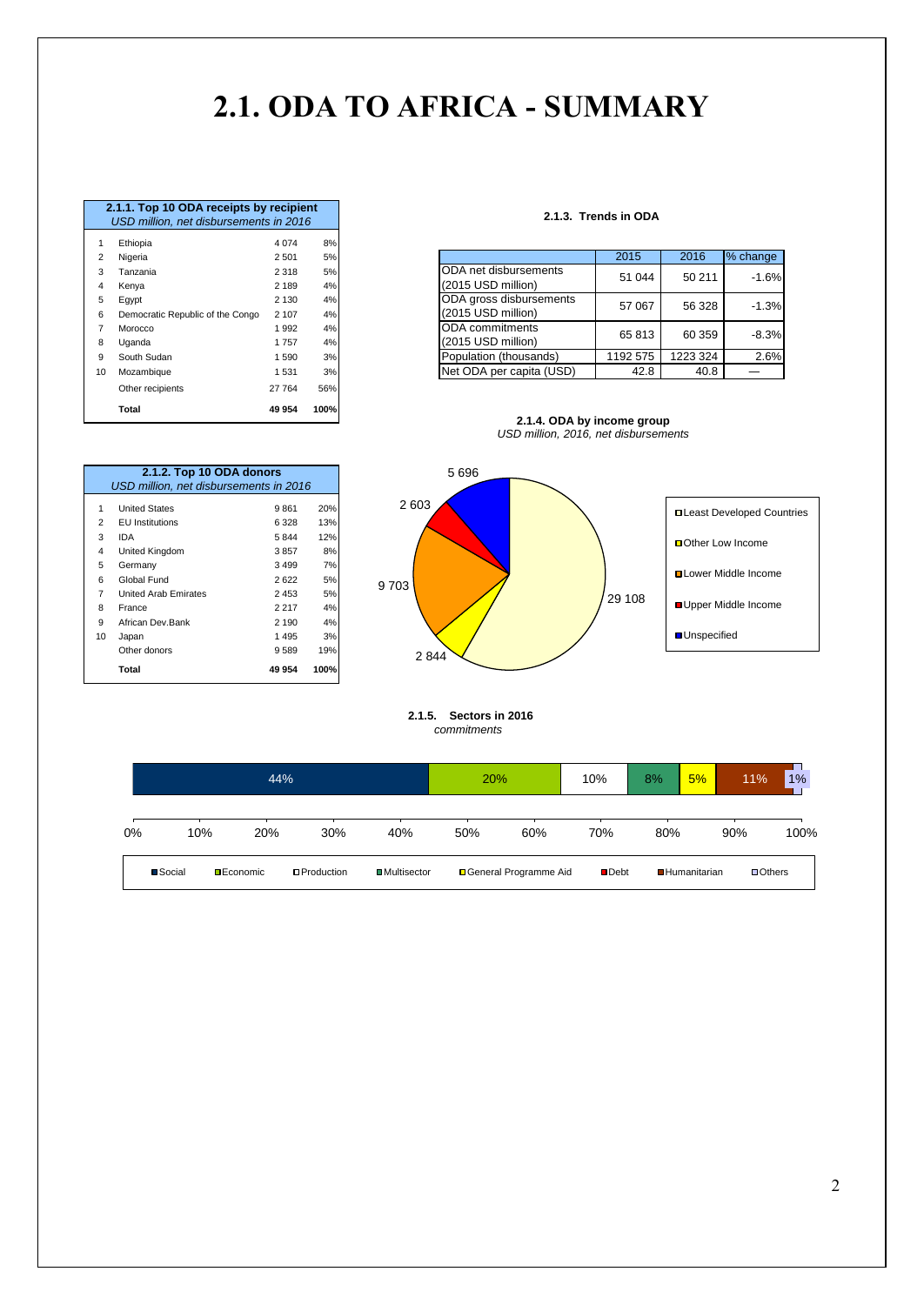

#### **2.1.6. Net ODA receipts per capita in 2016** *in USD*

#### **2.1.7. Net ODA and population of aid recipient countries by region in 2016**

|                           | Net ODA<br><b>USD million</b> | Population<br>million |
|---------------------------|-------------------------------|-----------------------|
| Africa                    | 49 954                        | 1 2 2 3               |
| Asia                      | 43516                         | 4 0 7 7               |
| America                   | 11 284                        | 632                   |
| Europe                    | 8 2 2 2                       | 156                   |
| Oceania                   | 1680                          | 11                    |
| Aid unspecified by region | 43 049                        |                       |
| <b>All ODA recipients</b> | 157704                        | 6098                  |

#### **2.1.8. Regional shares of total net ODA** *As a percentage of total ODA*

<span id="page-2-0"></span>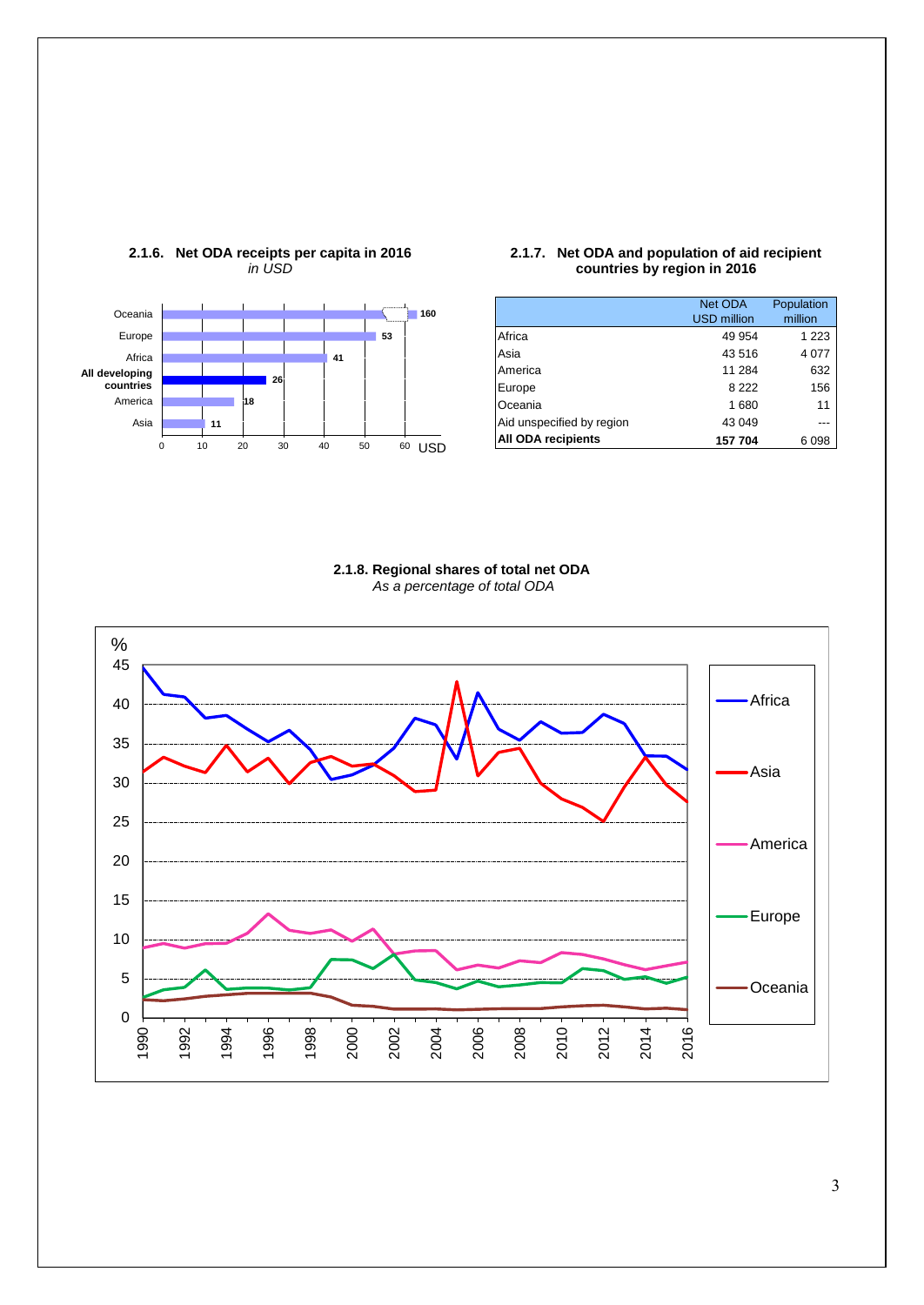### **2.2. ODA [TO](#page-2-0) AFRICA BY DONOR AND RECIPIENT**

#### **2.2.1. Top 10 DAC donor countries to Africa** *USD million, net bilateral disbursements*

|                            | 2014    | 2015    | 2016    | $3$ -year | % of DAC  |
|----------------------------|---------|---------|---------|-----------|-----------|
|                            |         |         |         | average   | countries |
|                            |         |         |         |           |           |
| <b>United States</b>       | 9 3 3 8 | 9 3 2 0 | 9861    | 9506      | 34%       |
| 2 United Kingdom           | 4 3 4 1 | 4 2 0 3 | 3857    | 4 1 3 4   | 15%       |
| 3 Germany                  | 3016    | 3 0 3 6 | 3499    | 3 1 8 4   | 11%       |
| 4 France                   | 2717    | 2 1 3 1 | 2 2 1 7 | 2 3 5 5   | 8%        |
| 5 Japan                    | 1558    | 1784    | 1495    | 1612      | 6%        |
| 6 Canada                   | 1 3 6 2 | 1 0 8 6 | 974     | 1 1 4 1   | 4%        |
| 7 Sweden                   | 1 109   | 873     | 843     | 942       | 3%        |
| 8 Norway                   | 946     | 672     | 629     | 749       | 3%        |
| 9 Netherlands              | 761     | 635     | 663     | 686       | 2%        |
| 10 Switzerland             | 651     | 655     | 584     | 630       | 2%        |
| Other DAC countries        | 3 2 5 3 | 2 4 8 3 | 2669    | 2802      | 10%       |
|                            |         |         |         |           |           |
| <b>Total DAC countries</b> | 29 050  | 26 877  | 27 289  | 27 739    | 100%      |

#### **a) Top 10 bilateral donors by amount b) Top 10 bilateral donors by share of aid to Africa**

|                            | 2014    | 2015    | 2016    | 3-year<br>average | % of DAC<br>countries |
|----------------------------|---------|---------|---------|-------------------|-----------------------|
|                            |         |         |         |                   |                       |
| <b>United States</b>       | 9 3 3 8 | 9 3 2 0 | 9861    | 9506              | 34%                   |
| United Kingdom             | 4 3 4 1 | 4 2 0 3 | 3857    | 4 1 3 4           | 15%                   |
| Germany                    | 3016    | 3 0 3 6 | 3499    | 3 1 8 4           | 11%                   |
| France                     | 2717    | 2 1 3 1 | 2 2 1 7 | 2 3 5 5           | 8%                    |
| Japan                      | 1558    | 1784    | 1495    | 1612              | 6%                    |
| Canada                     | 1 362   | 1086    | 974     | 1 1 4 1           | 4%                    |
| Sweden                     | 1 1 0 9 | 873     | 843     | 942               | 3%                    |
| Norway                     | 946     | 672     | 629     | 749               | 3%                    |
| Netherlands                | 761     | 635     | 663     | 686               | 2%                    |
| Switzerland                | 651     | 655     | 584     | 630               | 2%                    |
| Other DAC countries        | 3 2 5 3 | 2 4 8 3 | 2669    | 2802              | 10%                   |
|                            |         |         |         |                   |                       |
| <b>Total DAC countries</b> | 29 050  | 26 877  | 27 289  | 27 739            | 100%                  |

#### **2.2.2. DAC donor countries' aid to Africa**



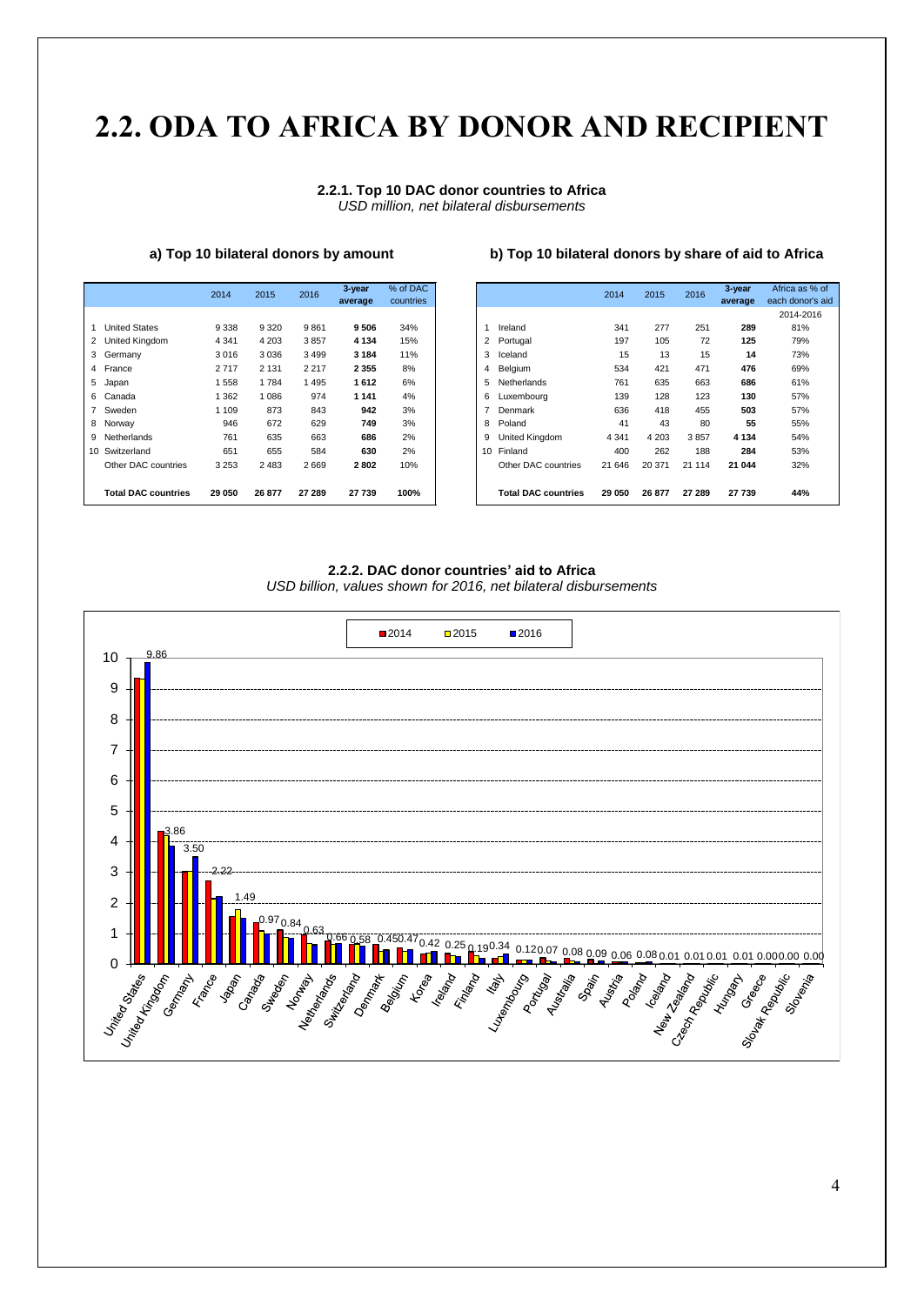#### **2.2.3. ODA to Africa by DAC donor**

|                            |                |                |                |          |                | 2010-16               | 2010-16                            |
|----------------------------|----------------|----------------|----------------|----------|----------------|-----------------------|------------------------------------|
|                            | 1970-79        | 1980-89        | 1990-99        | 2000-09  | 2010-16        | % of DAC<br>countries | Africa as % of each<br>donor's aid |
| Australia                  | 24             | 111            | 108            | 78       | 188            | 1%                    | 9%                                 |
| Austria                    | 60             | 198            | 28             | 235      | 106            | 0%                    | 31%                                |
| <b>Belgium</b>             | 556            | 540            | 330            | 643      | 614            | 2%                    | 77%                                |
| Canada                     | 521            | 707            | 606            | 873      | 1 2 2 3        | 4%                    | 47%                                |
| <b>Czech Republic</b>      | ä,             | ÷              | $\mathbf 0$    | 5        | $\overline{7}$ | 0%                    | 14%                                |
| Denmark                    | 205            | 405            | 554            | 696      | 614            | 2%                    | 61%                                |
| Finland                    | 43             | 187            | 165            | 177      | 277            | 1%                    | 54%                                |
| France                     | 2 4 7 5        | 3 3 7 0        | 4 0 9 7        | 3562     | 2915           | 11%                   | 58%                                |
| Germany                    | 1 1 4 3        | 1929           | 1824           | 2 0 2 4  | 2 5 2 5        | 9%                    | 34%                                |
| Greece                     |                |                | $\overline{2}$ | 17       | 8              | 0%                    | 17%                                |
| Hungary                    | $\overline{7}$ | $\overline{2}$ | $\overline{1}$ | 3        | $\overline{2}$ | 0%                    | 8%                                 |
| Iceland                    |                |                | $\overline{2}$ | 8        | 13             | 0%                    | 74%                                |
| Ireland                    | 3              | 25             | 77             | 311      | 310            | 1%                    | 82%                                |
| Italy                      | 153            | 1 377          | 964            | 618      | 283            | 1%                    | 55%                                |
| Japan                      | 267            | 815            | 1 0 6 2        | 1 1 3 4  | 1 4 2 3        | 5%                    | 33%                                |
| Korea                      |                | $\mathbf 0$    | 15             | 50       | 281            | 1%                    | 26%                                |
| Luxembourg                 |                |                | 37             | 104      | 114            | 0%                    | 55%                                |
| Netherlands                | 312            | 844            | 842            | 1 2 3 7  | 756            | 3%                    | 64%                                |
| <b>New Zealand</b>         | 2              | $\overline{2}$ | 5              | 15       | 9              | 0%                    | 3%                                 |
| Norway                     | 199            | 541            | 718            | 754      | 724            | 3%                    | 44%                                |
| Poland                     | 13             | $\overline{1}$ | $\mathbf{0}$   | 13       | 30             | 0%                    | 31%                                |
| Portugal                   |                | 17             | 247            | 222      | 209            | 1%                    | 85%                                |
| <b>Slovak Republic</b>     |                |                | ÷              | 9        | $\overline{2}$ | 0%                    | 24%                                |
| Slovenia                   |                |                |                | $\Omega$ |                | 0%                    | 5%                                 |
| Spain                      |                | 23             | 309            | 515      | 356            | 1%                    | 33%                                |
| Sweden                     | 341            | 641            | 622            | 767      | 927            | 3%                    | 55%                                |
| Switzerland                | 94             | 328            | 370            | 376      | 546            | 2%                    | 38%                                |
| United Kingdom             | 823            | 923            | 945            | 2 5 6 6  | 3802           | 14%                   | 56%                                |
| <b>United States</b>       | 1 6 4 9        | 3878           | 3760           | 5 5 2 9  | 9 3 9 8        | 34%                   | 47%                                |
| <b>Total DAC countries</b> | 8891           | 16865          | 17690          | 22 538   | 27 662         | 100%                  | 45%                                |
| <b>EU</b> Institutions     | 1 2 7 1        | 2 1 2 9        | 2 9 0 6        | 3798     | 4 600          | ---                   | 42%                                |

*USD million, 2015 prices and exchange rates, average annual net bilateral disbursements*

#### **2.2.4. ODA to Africa by largest bilateral donors since 1970**

*USD billion, 2015 prices and exchange rates, 3-year average net bilateral disbursements*

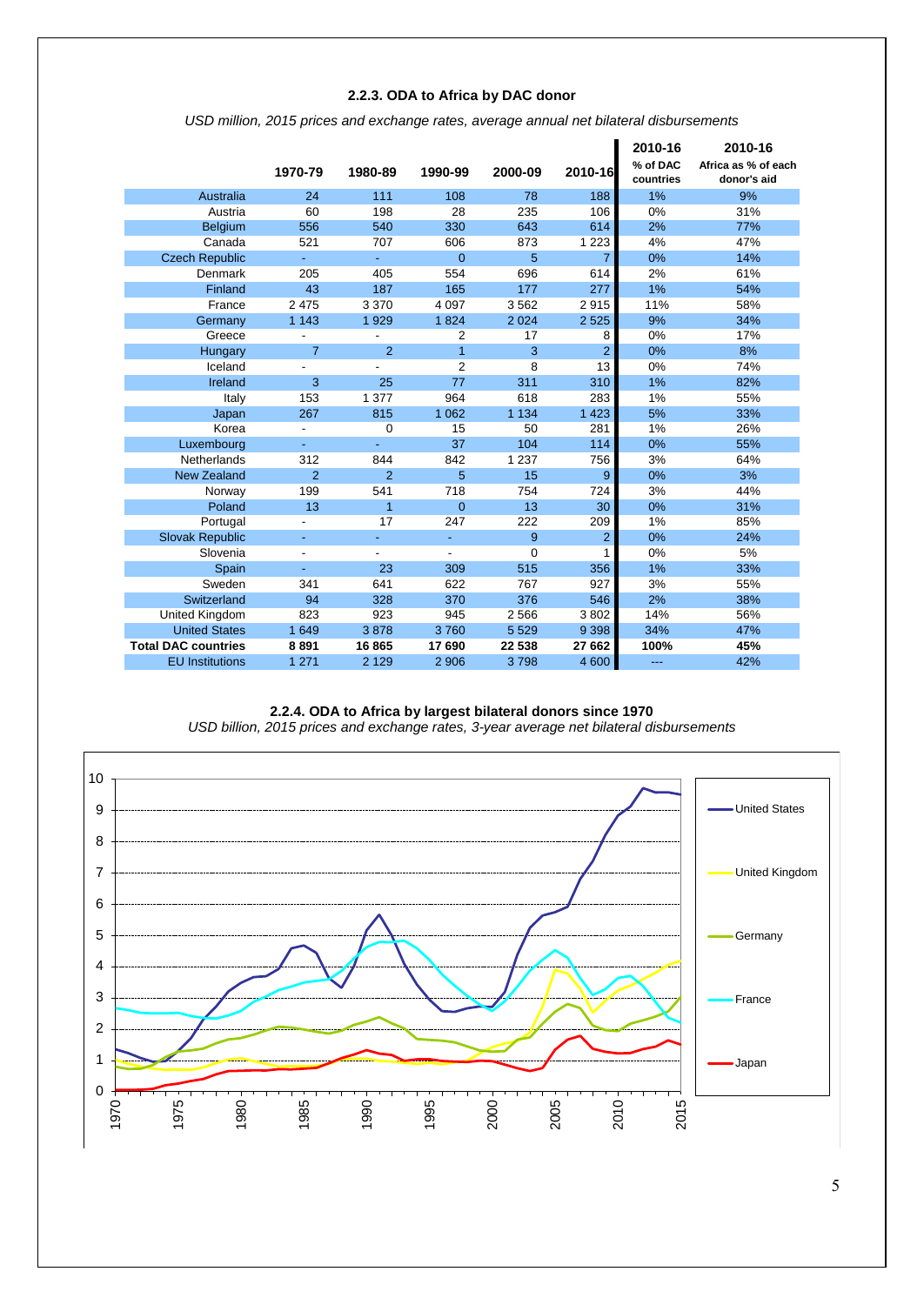#### **2.2.5. Top 10 multilateral donors to Africa** *USD million, net disbursements*

|    |                                               | 2014    | 2015    | 2016    | 3-year<br>average | % of all<br>multilaterals |
|----|-----------------------------------------------|---------|---------|---------|-------------------|---------------------------|
|    |                                               |         |         |         |                   |                           |
| 1  | International Development Association         | 6 3 8 6 | 6 24 6  | 5844    | 6 159             | 31%                       |
| 2  | <b>EU</b> Institutions                        | 6737    | 5 1 7 6 | 6 3 2 8 | 6080              | 30%                       |
| 3  | Global Fund                                   | 1957    | 2 2 1 1 | 2622    | 2 2 6 4           | 11%                       |
| 4  | African Development Fund                      | 1 9 0 4 | 2059    | 2029    | 1997              | 10%                       |
| 5  | Global Alliance for Vaccines and Immunization | 844     | 1 0 1 6 | 755     | 871               | 4%                        |
| 6  | <b>UNICEF</b>                                 | 525     | 540     | 549     | 538               | 3%                        |
| 7  | Global Environment Facility                   | 234     | 218     | 257     | 236               | 1%                        |
| 8  | <b>UNDP</b>                                   | 239     | 235     | 221     | 232               | 1%                        |
| 9  | <b>IFAD</b>                                   | 209     | 182     | 239     | 210               | 1%                        |
| 10 | <b>IMF (Concessional Trust Funds)</b>         | 243     | 361     | 23      | 209               | 1%                        |
|    | Other multilaterals                           | 1 3 9 4 | 1 5 3 5 | 1 1 8 5 | 1 371             | 7%                        |
|    | <b>Total multilaterals</b>                    | 20 673  | 19778   | 20 052  | 20 168            | 100%                      |

### **2.2.6. Top 10 ODA recipients in Africa**

*USD million, receipts from all donors, net ODA receipts*

|    |                                  | 2014    | 2015    | 2016    | 3-year<br>average | % of all<br>recipients |
|----|----------------------------------|---------|---------|---------|-------------------|------------------------|
|    |                                  |         |         |         |                   |                        |
| 1  | Ethiopia                         | 3584    | 3 2 3 4 | 4 0 7 4 | 3630              | 7%                     |
| 2  | Egypt                            | 3 5 3 8 | 2499    | 2 1 3 0 | 2 7 2 2           | 5%                     |
| 3  | Tanzania                         | 2651    | 2582    | 2 3 1 8 | 2517              | 5%                     |
| 4  | Nigeria                          | 2479    | 2432    | 2 5 0 1 | 2470              | 5%                     |
| 5  | Kenya                            | 2661    | 2464    | 2 189   | 2 4 3 8           | 5%                     |
| 6  | Democratic Republic of the Congo | 2 4 0 0 | 2599    | 2 107   | 2 3 6 9           | 5%                     |
| 7  | Morocco                          | 2 2 4 0 | 1481    | 1992    | 1905              | 4%                     |
| 8  | Mozambique                       | 2 106   | 1815    | 1 5 3 1 | 1817              | 4%                     |
| 9  | South Sudan                      | 1964    | 1675    | 1 5 9 0 | 1 743             | 3%                     |
| 10 | Uganda                           | 1 6 3 4 | 1628    | 1757    | 1673              | 3%                     |
|    | Other recipients                 | 28 827  | 28 635  | 27 7 64 | 28 409            | 55%                    |
|    |                                  |         |         |         |                   |                        |
|    | <b>Total ODA recipients</b>      | 54 083  | 51 044  | 49 954  | 51 694            | 100%                   |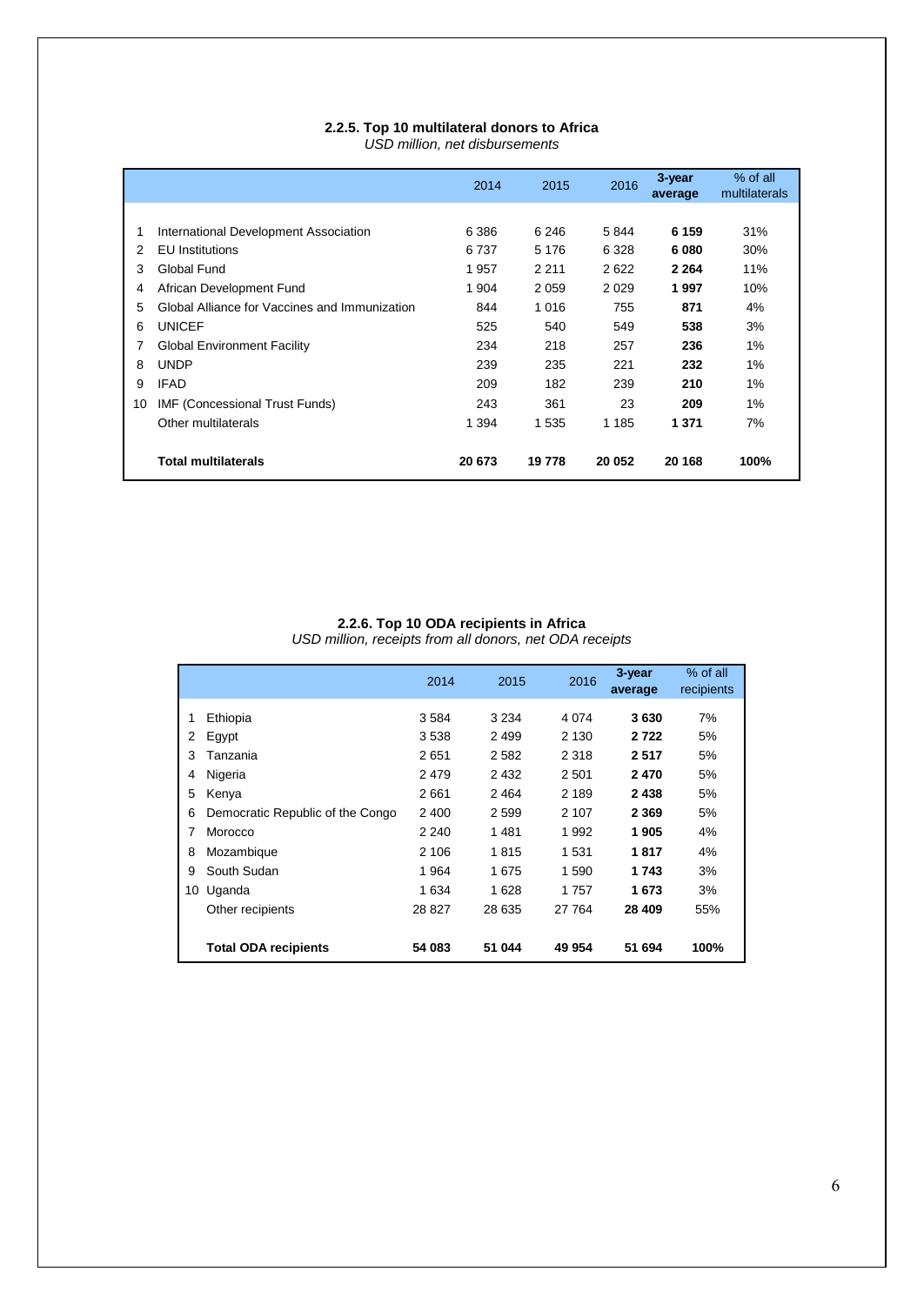#### **2.2.7. ODA to Africa by recipient country**

*USD million, 2015 prices and exchange rates, net ODA receipts*

|                                  | 2010-16  |                |                     | 1970-79 1980-89 1990-99 2000-09 2010-16 |         |         | 2014           | 2015                  | 2016           |
|----------------------------------|----------|----------------|---------------------|-----------------------------------------|---------|---------|----------------|-----------------------|----------------|
|                                  | Share(%) |                |                     | <b>Annual averages</b>                  |         |         |                | <b>Annual amounts</b> |                |
| Algeria                          | 0.3      | 532            | 341                 | 371                                     | 294     | 148     | 139            | 87                    | 157            |
| Angola                           | 0.5      | 44             | 204                 | 472                                     | 466     | 241     | 213            | 380                   | 207            |
| <b>Benin</b>                     | 1.1      | 149            | 235                 | 324                                     | 424     | 535     | 531            | 430                   | 492            |
| <b>Botswana</b>                  | 0.2      | 161            | 239                 | 140                                     | 142     | 99      | 94             | 66                    | 89             |
| <b>Burkina Faso</b>              | 2.0      | 289            | 461                 | 532                                     | 720     | 972     | 1 0 1 0        | 997                   | 1 0 2 3        |
| Burundi                          | $1.1$    | 150            | 319                 | 252                                     | 355     | 514     | 455            | 367                   | 737            |
| Cabo Verde                       | 0.4      | 35             | 144                 | 154                                     | 154     | 200     | 200            | 153                   | 112            |
| Cameroon                         | 1.3      | 394            | 461                 | 666                                     | 893     | 626     | 755            | 663                   | 753            |
| <b>Central African Republic</b>  | 0.7      | 133            | 261                 | 195                                     | 131     | 339     | 538            | 487                   | 501            |
| Chad                             | 1.0      | 220            | 279                 | 302                                     | 344     | 473     | 348            | 607                   | 625            |
| Comoros                          | 0.1      | 60             | 91                  | 52                                      | 34      | 65      | 65             | 66                    | 55             |
| Congo                            | 0.6      | 156            | 196                 | 249                                     | 290     | 275     | 92             | 89                    | 87             |
| Côte d'Ivoire                    | 2.3      | 312            | 404                 | 1 0 4 7                                 | 593     | 1 1 3 0 | 833            | 653                   | 656            |
| Democratic Republic of the Congo | 5.9      | 705            | 890                 | 371                                     | 2015    | 2858    | 2 1 7 5        | 2 5 9 9               | 2 1 2 5        |
| Djibouti                         | 0.3      | 104            | 169                 | 139                                     | 100     | 142     | 146            | 170                   | 185            |
| Egypt                            | 4.5      | 4771           | 3 1 1 6             | 4 1 1 0                                 | 1 4 0 9 | 2 1 7 0 | 3 1 3 8        | 2 4 9 9               | 2 1 2 7        |
| <b>Equatorial Guinea</b>         | 0.0      | 9              | 48                  | 52                                      | 28      | 18      | $\overline{0}$ | $\overline{7}$        | $\overline{7}$ |
| Eritrea                          | 0.2      | 5              | 6                   | 129                                     | 260     | 99      | 75             | 94                    | 67             |
| Ethiopia                         | 7.0      | 357            | 1 0 0 6             | 1 1 7 2                                 | 2 1 8 0 | 3 4 0 1 | 3 2 7 0        | 3 2 3 4               | 4 1 2 4        |
| Gabon                            | 0.2      | 127            | 150                 | 129                                     | 41      | 74      | 95             | 99                    | 41             |
| Gambia                           | 0.2      | 46             | 140                 | 85                                      | 80      | 106     | 90             | 108                   | 93             |
| Ghana                            | 3.0      | 291            | 566                 | 782                                     | 1 1 5 0 | 1 4 5 3 | 1 0 1 3        | 1769                  | 1 3 2 4        |
| Guinea                           | 0.9      | 75             | 306                 | 447                                     | 267     | 422     | 499            | 538                   | 559            |
| Guinea-Bissau                    | 0.2      | 56             | 151                 | 155                                     | 107     | 111     | 97             | 95                    | 198            |
| Kenya                            | 4.9      | 512            | 1 0 7 0             | 877                                     | 932     | 2 3 6 0 | 2 4 5 1        | 2 4 6 4               | 2 1 9 6        |
| Lesotho                          | 0.4      | 102            | 210                 | 140                                     | 94      | 193     | 100            | 83                    | 113            |
| Liberia                          | 1.6      | 86             | 194                 | 146                                     | 385     | 795     | 681            | 1 0 9 4               | 810            |
| Libya                            | 0.4      | 29             | 38                  | 6                                       | 19      | 190     | 189            | 157                   | 182            |
| Madagascar                       | 1.0      | 260            | 500                 | 531                                     | 721     | 491     | 522            | 677                   | 621            |
| Malawi                           | 2.0      | 237            | 396                 | 605                                     | 651     | 990     | 842            | 1 0 4 9               | 1 2 5 8        |
| Mali                             | 2.3      | 325            | 661                 | 554                                     | 715     | 1 1 1 5 | 1 0 8 8        | 1 2 0 4               | 1 2 1 0        |
| Mauritania                       | 0.6      | 331            | 409                 | 292                                     | 319     | 305     | 230            | 318                   | 290            |
| <b>Mauritius</b>                 | 0.2      | 75             | 94                  | 53                                      | 45      | 101     | 36             | 78                    | 42             |
| Mayotte                          | 0.2      | 9              | 48                  | 117                                     | 265     | 75      | $\sim$         | ÷.                    |                |
| Morocco                          | 3.1      | 838            | 1 3 6 9             | 1 0 2 2                                 | 833     | 1511    | 1 9 3 6        | 1 4 8 1               | 1976           |
| Mozambique                       | 3.8      | 116            | 788                 | 1 4 2 0                                 | 1681    | 1841    | 1899           | 1815                  | 1532           |
| Namibia                          | 0.5      | $\mathbf{0}$   | 20                  | 212                                     | 194     | 220     | 217            | 142                   | 169            |
| Niger                            | 1.6      | 347            | 512                 | 403                                     | 484     | 770     | 811            | 868                   | 951            |
| Nigeria                          | 4.5      | 301            | 135                 | 282                                     | 2 4 4 4 | 2 1 6 2 | 2 2 8 3        | 2 4 3 2               | 2 5 5 0        |
| Rwanda                           | 2.1      | 232            | 384                 | 547                                     | 604     | 1016    | 937            | 1 0 8 5               | 1 1 5 7        |
| Saint Helena                     | 0.2      | 15             | 35                  | 22                                      | 30      | 110     | 122            | 82                    | 118            |
| Sao Tome and Principe            | 0.1      | $\overline{7}$ | 30                  | 63                                      | 40      | 47      | 36             | 49                    | 47             |
| Senegal                          | 1.8      | 421            | 871                 | 741                                     | 773     | 891     | 999            | 879                   | 735            |
| Seychelles                       | 0.0      | 47             | 42                  | 26                                      | 21      | 21      | 11             | 7                     | 6              |
| Sierra Leone                     | $1.2$    | 66             | 158                 | 188                                     | 408     | 587     | 828            | 946                   | 715            |
| Somalia                          | 2.0      | 413            | 896                 | 469                                     | 343     | 959     | 992            | 1 2 5 3               | 1 1 9 4        |
| South Africa                     | 2.4      | ÷.             | $\omega_{\rm{eff}}$ | 385                                     | 788     | 1 1 6 5 | 1 0 0 3        | 1 4 2 0               | 1 1 7 3        |
| South Sudan                      | 2.3      | $\blacksquare$ | ۰                   | $\blacksquare$                          | ÷.      | 1 1 2 3 | 1818           | 1 675                 | 1 607          |
| Sudan                            | 2.6      | 691            | 1 6 9 1             | 556                                     | 1 3 9 7 | 1 2 5 5 | 803            | 900                   | 816            |
| Swaziland                        | 0.2      | 67             | 70                  | 59                                      | 39      | 102     | 81             | 93                    | 147            |
| Tanzania                         | 5.3      | 731            | 1 4 6 2             | 1 3 1 5                                 | 2 0 0 6 | 2 5 8 1 | 2 4 1 9        | 2 5 8 2               | 2 3 3 1        |
| Togo                             | 0.5      | 158            | 245                 | 195                                     | 140     | 256     | 185            | 200                   | 165            |
| Tunisia                          | 1.4      | 637            | 466                 | 292                                     | 354     | 670     | 792            | 475                   | 625            |
| Uganda                           | 3.2      | 131            | 437                 | 908                                     | 1 3 7 4 | 1576    | 1 4 9 7        | 1 6 2 8               | 1766           |
| Zambia                           | 1.9      | 286            | 669                 | 1 0 2 3                                 | 1 1 0 4 | 919     | 919            | 797                   | 964            |
| Zimbabwe                         | 1.5      | 16             | 485                 | 551                                     | 361     | 740     | 697            | 788                   | 667            |
| North of Sahara, regional        | 0.6      | 17             | 27                  | 49                                      | 146     | 268     | 218            | 305                   | 279            |
| South of Sahara, regional        | 5.2      | 539            | 747                 | 752                                     | 1618    | 2529    | 3 0 4 7        | 2 4 3 5               | 2658           |
| Africa, regional                 | 4.4      | 228            | 666                 | 753                                     | 918     | 2 1 1 6 | 2 177          | 3 3 2 5               | 2 800          |
| Africa total                     | 100      | 17 450         | 26 009              | 27 881                                  | 34 7 25 | 48 5 22 | 48739          | 51 044                | 50 211         |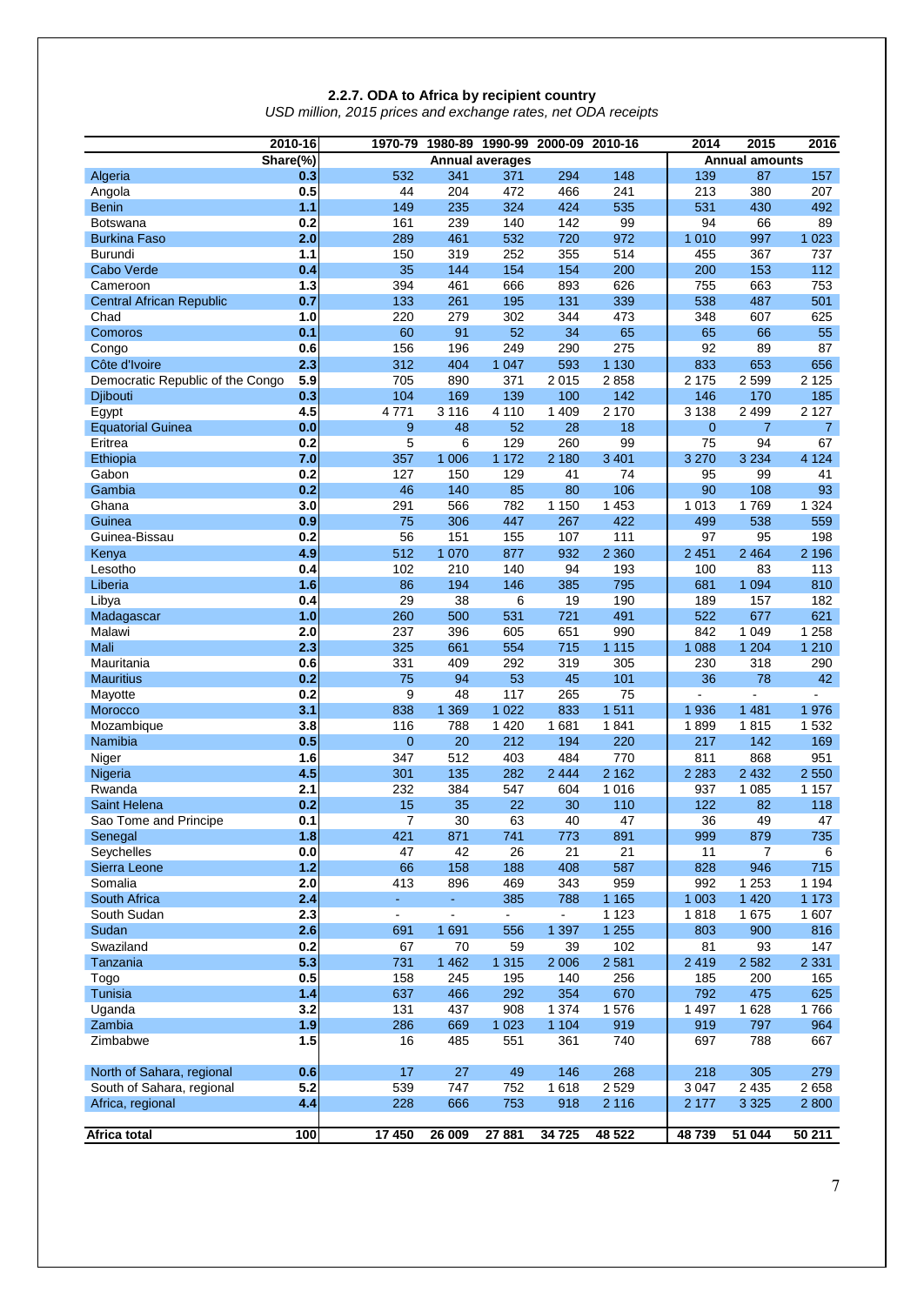



*USD billion, 2015 prices and exchange rates, 3-year average net ODA receipts*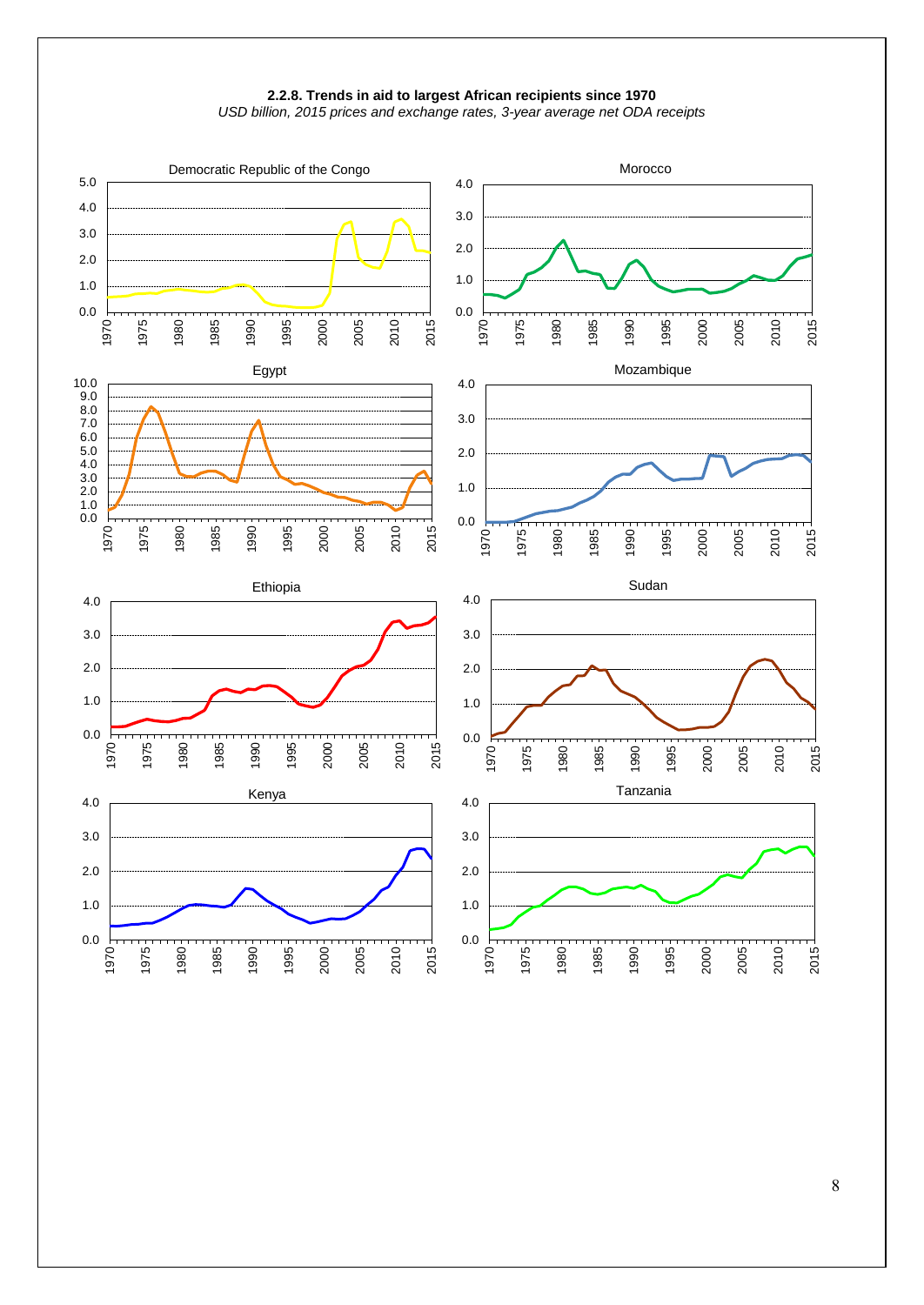

#### **2.3.2. ODA to 5 largest recipients in Africa by sector in 2016** *As a percentage of total ODA committed for each country*

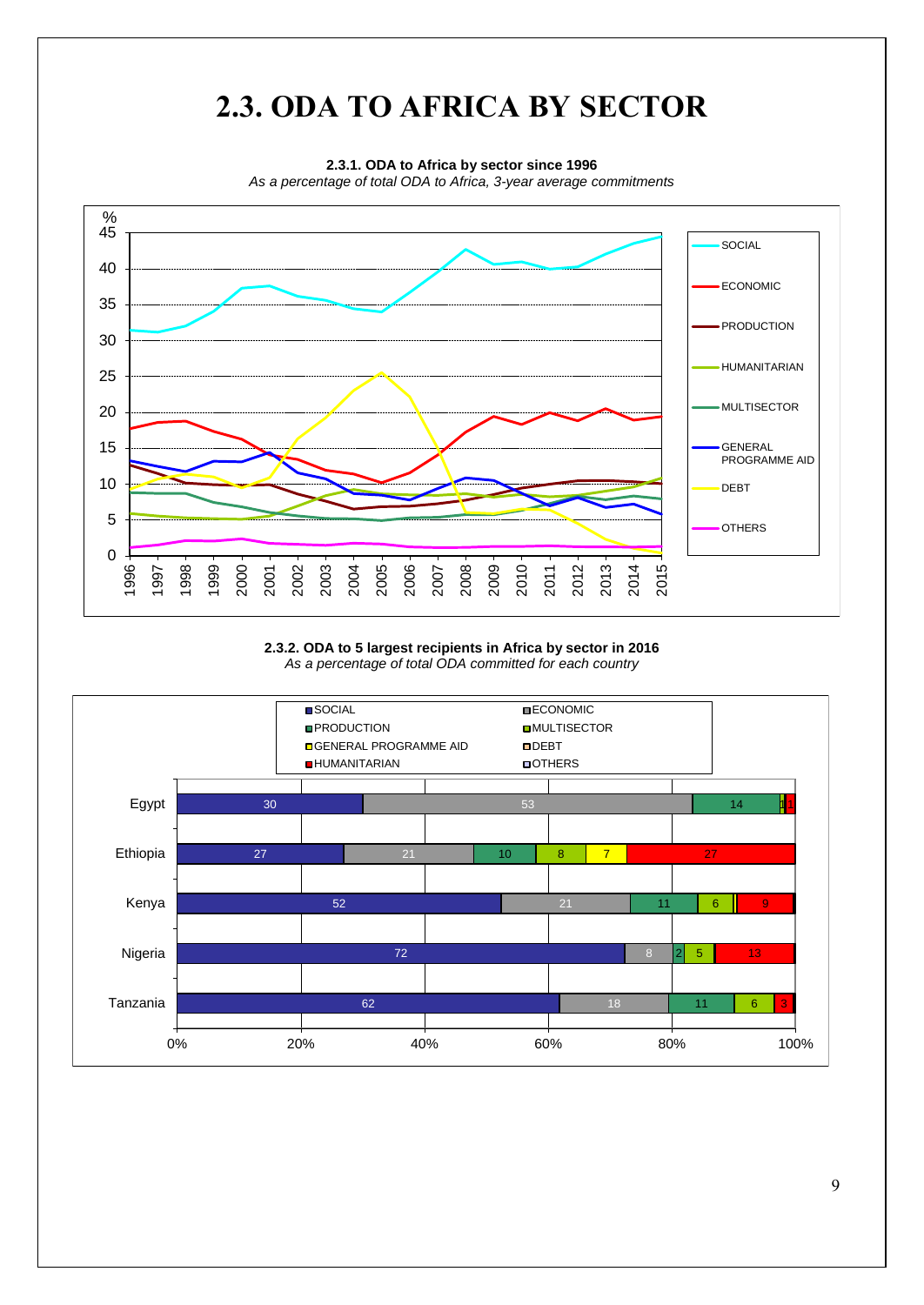#### **2.3.3. ODA to Africa by donor and sector in 2016**

As a percentage of total bilateral commitments

|                                             | Australia | Austria | Belgium | Canada | Czech Republic | Denmark | Finland | France | Germany | Greece | Hungary                  | Iceland | Ireland | taly | Japan | Korea | Luxembourg |
|---------------------------------------------|-----------|---------|---------|--------|----------------|---------|---------|--------|---------|--------|--------------------------|---------|---------|------|-------|-------|------------|
| <b>SOCIAL</b>                               | 42.9      | 63.3    | 52.3    | 44.5   | 55.2           | 26.4    | 29.7    | 46.1   | 42.1    | 32.5   | 67.8                     | 77.4    | 55.6    | 72.4 | 29.8  | 59.5  | 58.3       |
| Education                                   | 1.0       | 15.3    | 11.5    | 7.6    | 28.2           | 2.0     | 3.2     | 22.7   | 11.1    | 31.8   | 67.5                     | 9.9     | 8.5     | 17.0 | 3.0   | 26.4  | 30.1       |
| of which: Basic<br>education                | 0.5       | 0.2     | 1.2     | 1.1    |                | 0.4     | 1.6     | 1.2    | 1.1     |        |                          | 8.7     | 2.5     | 3.2  | 0.4   | 3.9   | 6.1        |
| Health                                      | 0.8       | 24.0    | 16.9    | 23.5   | 5.8            |         | 3.6     | 2.8    | 5.8     | 0.7    | $\overline{\phantom{a}}$ | 10.8    | 20.2    | 13.1 | 4.4   | 12.1  | 6.8        |
| of which: Basic health                      | 0.6       | 2.9     | 4.9     | 20.1   | 5.1            |         | 3.3     | 2.4    | 4.3     |        |                          | 10.8    | 8.2     | 3.9  | 0.8   | 8.0   | 1.6        |
| Population and<br>reproductive health       | 0.2       | 4.1     | 2.8     | 6.5    | 2.5            | 0.9     | 7.6     | 0.9    | 3.2     |        |                          |         | 2.9     | 6.0  | 0.5   | 0.3   | 5.6        |
| Water supply and<br>sanitation              | 7.3       | 9.5     | 9.1     | 1.1    | 12.4           | 4.1     | 1.2     | 13.5   | 8.0     |        | 0.3                      | 17.4    | 1.9     | 13.5 | 8.3   | 17.3  | 2.8        |
| Government and civil<br>society             | 33.2      | 8.1     | 9.6     | 5.2    | 2.3            | 19.3    | 11.7    | 2.0    | 12.1    |        | 0.1                      | 1.4     | 12.4    | 11.3 | 1.5   | 2.8   | 9.8        |
| Other social infrastr.<br>and services      | 0.3       | 2.2     | 2.4     | 0.5    | 4.0            | 0.1     | 2.4     | 4.2    | 1.9     |        |                          | 37.8    | 9.6     | 11.5 | 12.1  | 0.5   | 3.2        |
| <b>ECONOMIC</b>                             | 0.2       | 9.5     | 8.2     | 8.7    | 1.6            | 26.8    | 11.5    | 25.9   | 28.7    |        |                          | 8.8     | 0.8     | 1.1  | 45.3  | 25.2  | 1.5        |
| Transport,<br>communications                | 0.0       | 0.1     | 1.5     | 0.0    |                | 2.5     | 0.4     | 10.8   | 0.8     |        |                          |         | 0.0     | 0.3  | 12.0  | 24.8  | 0.3        |
| Energy                                      | 0.1       | 9.3     | 6.0     | 7.0    | 0.2            | 2.9     | 0.2     | 11.7   | 15.2    |        |                          | 8.8     | 0.1     | 0.7  | 33.0  | 0.3   | 0.2        |
| Banking, business and<br>other services     | 0.1       | 0.1     | 0.7     | 1.6    | 1.4            | 21.4    | 10.9    | 3.4    | 12.7    |        |                          |         | 0.7     | 0.1  | 0.2   | 0.1   | 1.0        |
| <b>PRODUCTION</b>                           | 8.0       | 17.7    | 12.4    | 13.8   | 20.3           | 6.7     | 20.1    | 6.0    | 7.4     |        | 10.9                     | 8.3     | 11.1    | 10.2 | 13.6  | 8.2   | 8.8        |
| Agriculture, forestry and<br>fishing        | 6.1       | 9.5     | 11.6    | 9.6    | 20.3           | 1.3     | 8.5     | 3.1    | 5.5     |        | 10.9                     | 8.3     | 10.7    | 8.8  | 11.5  | 7.6   | 8.6        |
| Industry, mining and<br>construction        | 1.7       | 8.2     | 0.9     | 3.8    |                | 3.3     | 0.5     | 2.9    | 1.2     |        |                          |         | 0.4     | 1.3  | 1.8   | 0.6   | 0.2        |
| Trade and tourism                           | 0.2       |         |         | 0.5    |                | 2.1     | 11.2    | 0.1    | 0.7     |        |                          |         | 0.0     | 0.1  | 0.3   | 0.1   |            |
| <b>MULTISECTOR</b>                          | 29.2      | 4.5     | 6.0     | 5.9    | 0.7            | 1.0     | 8.6     | 5.2    | 6.9     | 67.5   | 3.5                      | 0.1     | 3.4     | 2.5  | 1.3   | 1.1   | 5.9        |
| <b>GENERAL</b><br><b>PROGRAMME AID</b>      | 5.0       |         |         | 5.1    | 2.5            | 5.5     |         | 4.4    | 5.4     |        |                          |         | 0.5     | 6.6  | 2.8   | 1.0   | 1.6        |
| <b>DEBT</b>                                 | 0.3       |         | 0.2     |        |                |         |         | 0.3    | 0.1     |        |                          |         |         |      |       |       |            |
| <b>HUMANITARIAN</b>                         | 14.4      | 5.1     | 18.8    | 18.0   | 19.6           | 20.1    | 21.8    | 0.5    | 9.3     |        |                          | 5.4     | 22.3    | 6.8  | 5.9   | 3.4   | 15.5       |
| <b>OTHERS</b>                               | ÷,        | 0.0     | 2.1     | 4.1    | 0.2            | 13.6    | 8.3     | 11.6   | 0.0     |        | 17.8                     | 0.0     | 6.4     | 0.4  | 1.3   | 1.6   | 8.3        |
|                                             |           |         |         |        |                |         |         |        |         |        |                          |         |         |      |       |       |            |
| <b>TOTAL</b>                                | 100       | 100     | 100     | 100    | 100            | 100     | 100     | 100    | 100     | 100    | 100                      | 100     | 100     | 100  | 100   | 100   | 100        |
|                                             |           |         |         |        |                |         |         |        |         |        |                          |         |         |      |       |       |            |
| Food aid (emergency<br>and development aid) | 9.1       | 2.6     | 3.9     | 14.6   | 4.4            | 0.8     | 8.2     | 0.2    | 7.2     |        |                          | 0.5     | 4.3     | 6.8  | 3.3   | 1.3   | 1.6        |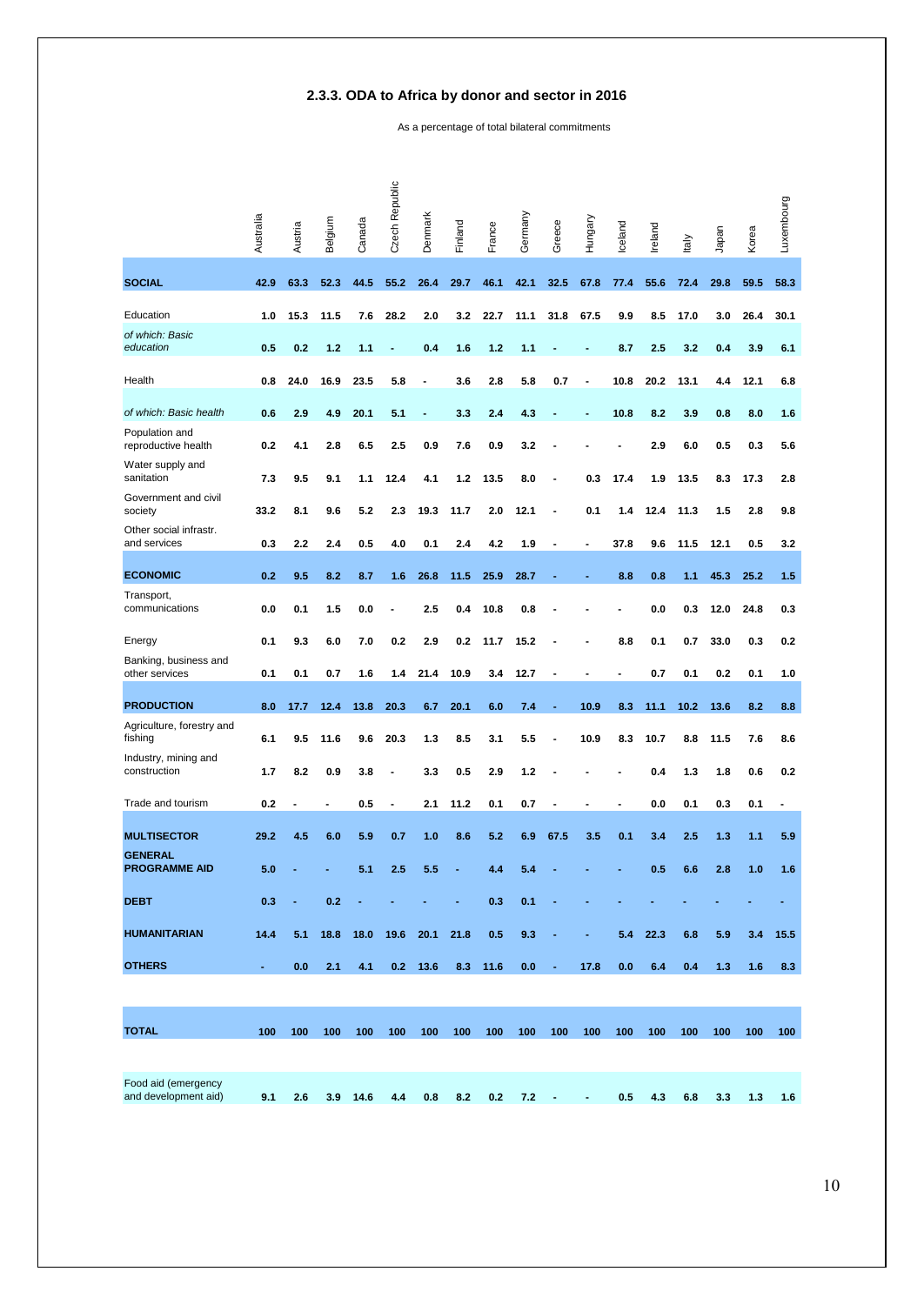|                                                                                                                                               |      |                |      |                          |      |                | As a percentage of total bilateral commitments |      |        |      |       |                      |                        |                 | Percentage of<br>multilateral finance |                     |
|-----------------------------------------------------------------------------------------------------------------------------------------------|------|----------------|------|--------------------------|------|----------------|------------------------------------------------|------|--------|------|-------|----------------------|------------------------|-----------------|---------------------------------------|---------------------|
| Slovak Republic<br>United Kingdom<br>New Zealand<br>Netherlands<br>Switzerland<br>Slovenia<br>Sweden<br>Portugal<br>Norway<br>Poland<br>Spain |      |                |      |                          |      |                |                                                |      |        |      |       | <b>United States</b> | DAC countries<br>Total | EU institutions | World Bank (IDA)                      | Total multilaterals |
| <b>SOCIAL</b>                                                                                                                                 | 72.8 | 61.4           | 54.6 | 11.9                     | 71.5 | 78.6           | 17.5                                           | 34.4 | 53.3   | 43.6 | 49.8  | 55.6                 | 48.6                   | 29.6            | 43.9                                  | 34.9                |
| Education                                                                                                                                     | 2.4  | 59.2           | 11.6 | 9.2                      | 29.2 | 57.9           | $\overline{a}$                                 | 9.2  | 2.3    | 13.0 | 5.4   | 4.6                  | 8.5                    | 4.2             | 8.1                                   | 5.4                 |
| of which: Basic<br>education                                                                                                                  |      |                | 5.7  | 0.1                      | 0.0  | 0.6            | ٠                                              | 1.6  | 0.5    | 6.0  | $1.2$ | 4.1                  | 2.3                    | 0.5             | 0.5                                   | 1.2                 |
| Health                                                                                                                                        | 6.3  |                | 2.7  | 0.6                      | 10.9 | 14.0           | 17.5                                           | 8.1  | 6.5    | 6.3  | 14.8  | 9.9                  | 8.7                    | 3.4             | 8.2                                   | 8.8                 |
| of which: Basic health                                                                                                                        | 6.3  | $\overline{a}$ | 1.1  | 0.4                      | 1.2  | 12.1           | $\qquad \qquad \blacksquare$                   | 3.7  | 4.9    | 3.2  | 10.6  | 8.8                  | 6.6                    | 2.4             | 4.9                                   | 6.5                 |
| Population and<br>reproductive health                                                                                                         | 25.8 |                | 0.4  | 0.2                      | 0.7  | 0.7            | $\blacksquare$                                 | 3.0  | 12.9   | 2.8  | 3.2   | 33.2                 | 14.1                   | 1.0             | 1.4                                   | 2.4                 |
| Water supply and<br>sanitation                                                                                                                | 19.6 | 1.2            | 1.5  | 0.4                      | 5.9  |                |                                                | 3.4  | 0.8    | 1.9  | 7.4   | 1.7                  | 6.0                    | 3.2             | 7.9                                   | 4.5                 |
| Government and civil<br>society                                                                                                               | 18.0 | 1.0            | 35.6 | 0.2                      | 3.6  | 0.4            |                                                | 7.5  | 26.5   | 18.0 | 9.4   | 5.9                  | 7.7                    | 15.5            | 7.8                                   | 9.5                 |
| Other social infrastr.<br>and services                                                                                                        | 0.6  | $\blacksquare$ | 2.7  | 1.5                      | 21.2 | 5.6            | $\overline{a}$                                 | 3.3  | 4.2    | 1.6  | 9.5   | 0.3                  | 3.6                    | 2.2             | 10.5                                  | 4.3                 |
|                                                                                                                                               |      |                |      |                          |      |                |                                                |      |        |      |       |                      |                        |                 |                                       |                     |
| <b>ECONOMIC</b><br>Transport,                                                                                                                 | 3.0  | 19.1           | 3.6  | 0.2                      | 1.6  | 0.3            |                                                | 1.4  | 6.5    | 12.7 | 11.6  | 6.1                  | 16.8                   | 26.9            | 29.3                                  | 27.5                |
| communications                                                                                                                                | 0.6  |                | 0.0  |                          | 0.7  | 0.3            |                                                | 0.3  | 0.1    | 1.4  | 6.0   | 0.1                  | 3.8                    | 9.7             | 16.4                                  | 12.0                |
| Energy<br>Banking, business and                                                                                                               | 0.4  | 19.1           | 3.2  | 0.2                      | 0.4  |                |                                                | 0.8  | 4.0    | 0.0  | 3.7   | 5.2                  | 10.0                   | 11.0            | 7.7                                   | 11.1                |
| other services                                                                                                                                | 2.0  |                | 0.4  | $\overline{\phantom{a}}$ | 0.5  |                |                                                | 0.2  | 2.4    | 11.3 | 1.9   | 0.8                  | 3.0                    | 6.2             | 5.2                                   | 4.4                 |
| <b>PRODUCTION</b><br>Agriculture, forestry                                                                                                    | 9.0  | 6.6            | 6.7  | 87.6                     | 1.1  | 20.5           | ٠                                              | 8.2  | 10.4   | 8.6  | 3.8   | 5.7                  | 7.9                    | 10.2            | 15.2                                  | 11.1                |
| and fishing                                                                                                                                   | 8.7  | 6.6            | 5.4  | 87.6                     | 0.5  | 20.5           |                                                | 8.1  | 7.6    | 6.0  | 2.3   | 4.7                  | 6.1                    | 7.8             | 10.6                                  | 8.6                 |
| Industry, mining and<br>construction                                                                                                          |      |                | 1.2  |                          | 0.0  |                |                                                | 0.0  | 2.8    | 2.2  | 1.0   | 0.1                  | 1.2                    | 2.0             | 1.8                                   | 1.5                 |
| Trade and tourism                                                                                                                             | 0.3  | $\blacksquare$ | 0.1  | $\overline{\phantom{a}}$ | 0.6  |                |                                                | 0.0  | 0.1    | 0.5  | 0.5   | 0.8                  | 0.6                    | 0.4             | 2.8                                   | 1.0                 |
| <b>MULTISECTOR</b>                                                                                                                            | 5.4  | 9.7            | 13.9 | $\blacksquare$           | 2.3  | 0.6            | ۰                                              | 1.4  | 21.0   | 8.4  | 7.5   | 3.8                  | 5.2                    | 13.3            | 8.2                                   | 11.3                |
| <b>GENERAL</b><br><b>PROGRAMME AID</b>                                                                                                        | 0.5  |                |      |                          | 20.5 |                |                                                | 4.3  |        |      | 0.4   | 3.4                  | 3.3                    | 6.3             | 0.1                                   | 4.5                 |
| <b>DEBT</b>                                                                                                                                   |      |                | 4.4  |                          |      |                | ÷,                                             | 32.4 |        |      |       | 0.0                  | 0.3                    | ٠               | ٠                                     | 0.0                 |
| <b>HUMANITARIAN</b>                                                                                                                           | 9.2  |                | 16.8 | 0.3                      | 0.0  |                | 82.5                                           | 7.9  | 8.2    | 26.6 | 25.4  | 25.4                 | 15.9                   | 10.6            | 3.2                                   | 6.9                 |
| <b>OTHERS</b>                                                                                                                                 | ÷.   | 3.3            | 0.1  | $\blacksquare$           | 3.1  | $\blacksquare$ | $\blacksquare$                                 | 10.1 | 0.6    | 0.1  | 1.4   | $\blacksquare$       | 2.2                    | 3.2             | $\blacksquare$                        | 3.9                 |
|                                                                                                                                               |      |                |      |                          |      |                |                                                |      |        |      |       |                      |                        |                 |                                       |                     |
| <b>TOTAL</b>                                                                                                                                  | 100  | 100            | 100  | 100                      | 100  | 100            | 100                                            | 100  | 100    | 100  | 100   | 100                  | 100                    | 100             | 100                                   | 100                 |
|                                                                                                                                               |      |                |      |                          |      |                |                                                |      |        |      |       |                      |                        |                 |                                       |                     |
| Food aid (emergency<br>and development aid)                                                                                                   | 1.9  | $\sim$         | 5.9  |                          |      |                | 21.0                                           | 6.3  | $\sim$ | 10.6 |       | 16.0 16.1            | 9.6                    | 3.1             | 0.1                                   | 1.3                 |
|                                                                                                                                               |      |                |      |                          |      |                |                                                |      |        |      |       |                      |                        |                 |                                       |                     |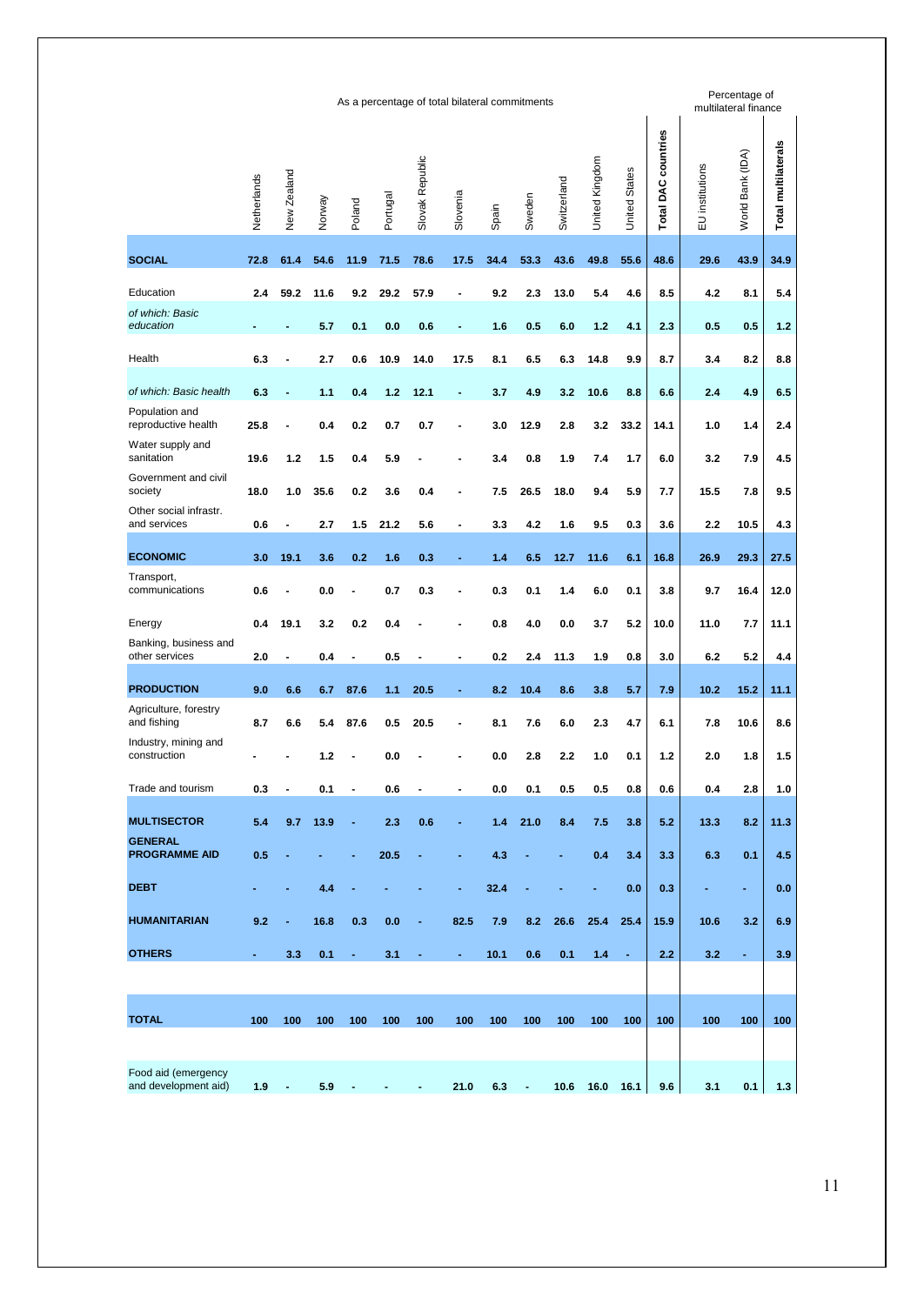**2.3.4. Analysis of social sector ODA to Africa by donor** *As a percentage of total sector-allocable commitments for each donor in 2016*



**2.3.5. Analysis of economic and production sector ODA to Africa by donor** *As a percentage of total sector-allocable commitments for each donor in 2016*

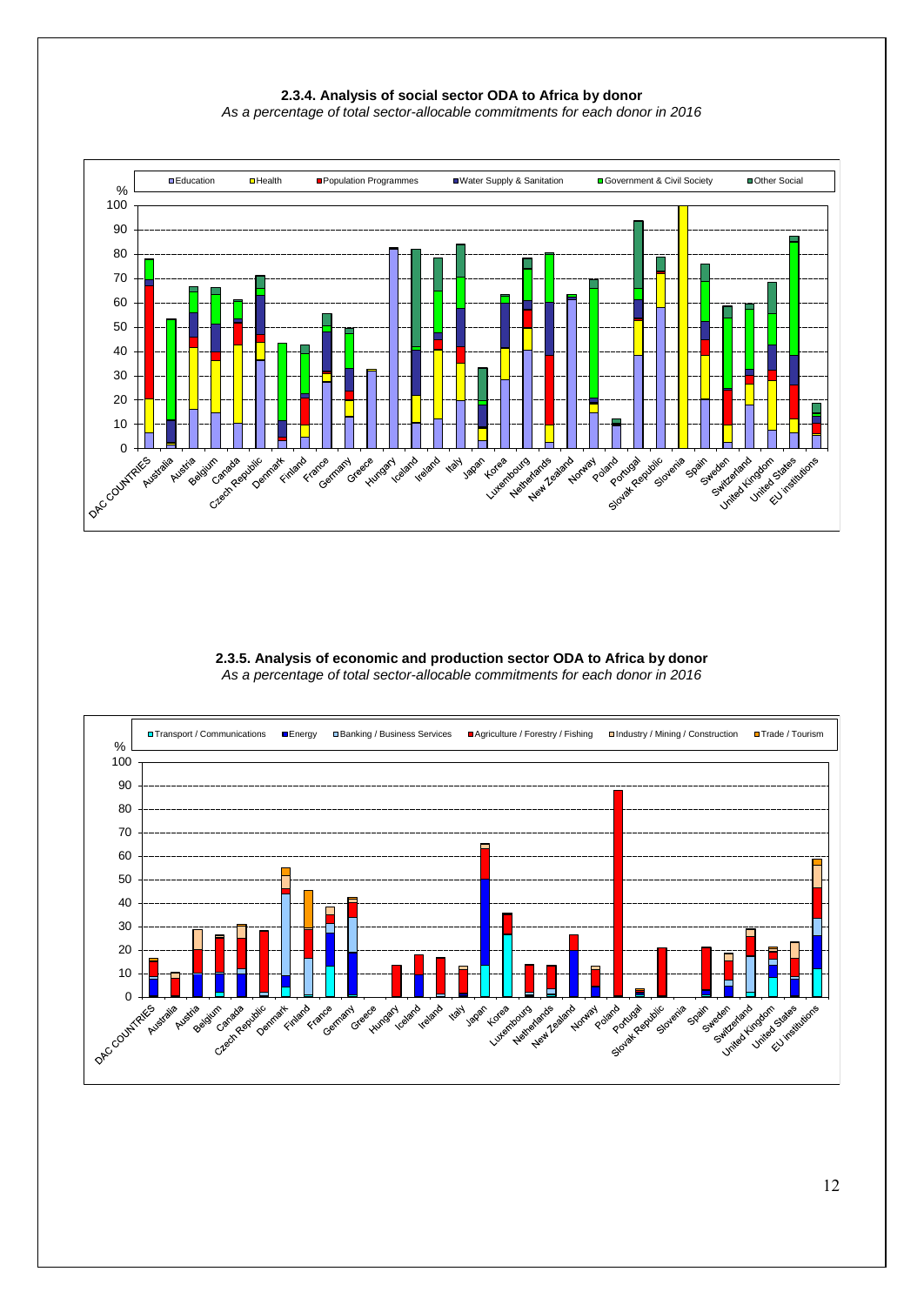|                                  | SOCIAL         | <b>ECONOMIC</b>             | <b>PRODUCTION</b> | MULTI-<br><b>SECTOR</b> | GEN.PROG.<br>AID | <b>DEBT</b>       | <b>HUMANI-</b><br><b>TARIAN</b> | <b>OTHERS</b>           | <b>TOTAL</b>   |
|----------------------------------|----------------|-----------------------------|-------------------|-------------------------|------------------|-------------------|---------------------------------|-------------------------|----------------|
|                                  | 140            |                             | $\mathbf{1}$      | $\overline{7}$          | L,               |                   |                                 | $\overline{4}$          |                |
| Algeria                          | 208            | 17<br>26                    | 3                 | 10                      | $\mathbf 0$      | ä,                | 25<br>5                         | $\mathbf{1}$            | 194<br>254     |
| Angola<br><b>Benin</b>           | 435            | 121                         | 38                | 39                      | 128              | 0                 | $\overline{1}$                  | $\overline{4}$          | 766            |
| <b>Botswana</b>                  | 84             | 3                           | 4                 | $\overline{2}$          | $\blacksquare$   | $\mathbf 0$       | $\overline{\mathbf{c}}$         | $\mathbf 0$             | 95             |
| <b>Burkina Faso</b>              | 653            | 151                         | 241               | 95                      | 244              | $\overline{0}$    | 15                              | 8                       | 1 4 0 7        |
| Burundi                          | 327            | $\mathbf{1}$                | 89                | 36                      | 42               | $\mathbf 0$       | 58                              | $\overline{2}$          | 556            |
| Cabo Verde                       | 68             | $\overline{2}$              | 12                | 8                       | 65               | ä,                | $\overline{1}$                  | $\overline{2}$          | 159            |
| Cameroon                         | 530            | 143                         | 25                | 83                      | $\mathbf{1}$     | $\mathbf 0$       | 86                              | 50                      | 919            |
| <b>Central African Republic</b>  | 75             | $\overline{0}$              | $\overline{9}$    | 22                      | 47               | $\mathbf{0}$      | 228                             | 3                       | 384            |
| Chad                             | 254            | 51                          | 1                 | 67                      | 387              | $\mathbf 0$       | 217                             | $\overline{2}$          | 979            |
| Comoros                          | 37             | $\overline{1}$              | 0                 | 17                      | ÷                | $\mathbf 0$       | 1                               | $\mathbf{1}$            | 58             |
| Congo                            | 178            | $\mathbf 0$                 | 16                | $\overline{4}$          | 3                | ÷                 | 10                              | 34                      | 245            |
| Côte d'Ivoire                    | 381            | 223                         | 111               | 37                      | 102              | 41                | 77                              | 253                     | 1 2 2 5        |
| Democratic Republic of the Congo | 903            | 370                         | 189               | 104                     | 37               | 4                 | 337                             | 43                      | 1987           |
| <b>Djibouti</b>                  | 91             | 95                          | 15                | 6                       | 31               | $\mathbf{0}$      | 35                              | $\mathbf{1}$            | 274            |
| Egypt                            | 869            | 1541                        | 408               | 23                      | $\mathbf{r}$     | 5                 | 42                              | 3                       | 2891           |
| <b>Equatorial Guinea</b>         | $\overline{4}$ | $\overline{0}$              | $\mathbf 0$       | $\overline{2}$          |                  | $\overline{0}$    | $\mathbf{0}$                    | $\overline{1}$          | $\overline{7}$ |
| Eritrea                          | 18             | $\mathbf 0$                 | 24                | 3                       | $\mathbf{r}$     | ä,                | $\overline{7}$                  | $\mathbf{1}$            | 53             |
| Ethiopia                         | 1 1 4 3        | 893                         | 425               | 344                     | 282              | ÷.                | 1 1 5 1                         | 6                       | 4 2 4 4        |
| Gabon                            | 253            | 103                         | 16                | 41                      | ä,               | $\overline{2}$    | $\mathbf 0$                     | $\mathbf{1}$            | 416            |
| Gambia                           | 78             | 47                          | 9                 | 22                      | 14               | Ξ                 | $\overline{0}$                  | $\mathbf{1}$            | 171            |
| Ghana                            | 387            | 751                         | 257               | 43                      | 231              | Ĭ.                | $\mathbf{1}$                    | $\overline{4}$          | 1674           |
| Guinea                           | 250            | 57                          | 56                | 18                      | 69               | 6                 | 27                              | 27                      | 511            |
| Guinea-Bissau                    | 87             | $\mathbf{1}$                | $\overline{2}$    | 21                      | 9                | 5                 | $\mathbf 0$                     | $\mathbf 0$             | 124            |
| Kenya                            | 1575           | 628                         | 327               | 174                     | 17               | $\overline{0}$    | 275                             | 10                      | 3 0 0 6        |
| Lesotho                          | 215            | 23                          | $\overline{2}$    | 6                       | 6                | ä,                | 12                              | $\mathbf{1}$            | 266            |
| Liberia                          | 411            | 83                          | 54                | 87                      | 41               | $\mathbf{0}$      | 22                              | 3                       | 701            |
| Libya                            | 106            | $\mathcal{L}_{\mathcal{A}}$ | 0                 | $\overline{\mathbf{4}}$ | 0                | $\omega$          | 35                              | 0                       | 146            |
| Madagascar                       | 333            | 202                         | 105               | 275                     | 98               | $\mathbf 0$       | 39                              | 3                       | 1 0 5 4        |
| Malawi                           | 992            | 117                         | 105               | 56                      | 136              | $\mathbf 0$       | 124                             | 3                       | 1533           |
| Mali                             | 686            | 223                         | 120               | 34                      | 68               | $\mathbf{0}$      | 129                             | $\overline{4}$          | 1 2 6 6        |
| Mauritania                       | 103            | 241                         | 35                | 16                      | 16<br>ä,         | $\mathbf 0$<br>ä, | 25<br>$\mathbf{0}$              | 6                       | 443            |
| <b>Mauritius</b><br>Morocco      | 26<br>673      | 36<br>910                   | 3<br>279          | 6<br>223                | 10               | ä,                | 11                              | $\mathbf{1}$<br>8       | 73<br>2 1 1 4  |
| Mozambique                       | 873            | 77                          | 188               | 83                      | 63               | $\mathbf 0$       | 75                              | 41                      | 1 400          |
| Namibia                          | 87             | 34                          | 28                | 51                      | $\mathbf 0$      | $\omega$          | $\mathbf 0$                     | 1                       | 202            |
| Niger                            | 438            | 108                         | 454               | 17                      | 216              | $\mathbf{0}$      | 147                             | 6                       | 1 3 8 5        |
| Nigeria                          | 1947           | 211                         | 49                | 130                     | 3                | $\blacksquare$    | 343                             | $\overline{7}$          | 2691           |
| Rwanda                           | 528            | 522                         | 331               | 139                     | 104              | $\overline{0}$    | 53                              | $\overline{2}$          | 1680           |
| Saint Helena                     | 36             | 84                          | ä,                | 4                       | ä,               | Ĩ.                | ×.                              |                         | 125            |
| Sao Tome and Principe            | 44             | 8                           | 15                | $\overline{4}$          | 10               | $\mathbf 0$       | $\mathbf{0}$                    | $\overline{1}$          | 81             |
| Senegal                          | 787            | 136                         | 111               | 101                     | 59               | $\mathbf 0$       | 22                              | 8                       | 1 2 2 5        |
| <b>Seychelles</b>                | $\overline{2}$ | $\overline{1}$              | 19                | 6                       |                  | $\mathbf 0$       |                                 | $\mathbf 0$             | 28             |
| Sierra Leone                     | 419            | 136                         | 82                | 9                       | 71               | $\mathbf 0$       | 49                              | $\overline{2}$          | 769            |
| Somalia                          | 410            | 20                          | 11                | 62                      | 42               | $\mathbf 0$       | 550                             | 5                       | 1 1 0 2        |
| South Africa                     | 1 0 6 5        | 119                         | 76                | 62                      | 1                | $\blacksquare$    | 18                              | 5                       | 1 3 4 7        |
| South Sudan                      | 490            | $\boldsymbol{6}$            | $\boldsymbol{7}$  | 37                      | 33               | $\blacksquare$    | 1 2 2 7                         | $\overline{1}$          | 1802           |
| Sudan                            | 142            | 3                           | 217               | 37                      | 124              | ÷.                | 445                             | 3                       | 972            |
| Swaziland                        | 79             | $\mathbf{0}$                | $\overline{7}$    | $\overline{1}$          | ÷                | ÷,                | 8                               | $\mathbf 0$             | 96             |
| Tanzania                         | 1926           | 551                         | 329               | 202                     | $\pmb{0}$        | $\mathbf 0$       | 97                              | 11                      | 3 1 1 7        |
| Togo                             | 170            | 36                          | 54                | 32                      | 62               | $\mathbf{0}$      | $\mathbf{0}$                    | $\mathbf{1}$            | 355            |
| Tunisia                          | 925            | 308                         | 85                | 84                      | ¥.               | $\overline{2}$    | 6                               | 5                       | 1413           |
| Uganda                           | 1 0 2 5        | 343                         | 282               | 118                     | $\overline{7}$   | ä,                | 202                             | $\overline{\mathbf{4}}$ | 1981           |
| Zambia                           | 657            | 238                         | 108               | 23                      | 5                | $\pmb{0}$         | 11                              | $\overline{\mathbf{4}}$ | 1 0 4 7        |
| Zimbabwe                         | 371            | $\overline{4}$              | 49                | 34                      | 48               | ÷.                | 103                             | 3                       | 613            |
|                                  |                |                             |                   |                         |                  |                   |                                 |                         |                |
| North of Sahara, regional        | 119            | 17                          | $\mathbf{1}$      | 13                      | 1                | $\blacksquare$    | 17                              | 3                       | 171            |
| South of Sahara, regional        | 1 0 3 7        | 660                         | 254               | 680                     | 171              |                   | 429                             | 89                      | 3 3 2 1        |
| Africa, regional                 | 632            | 1 2 8 1                     | 328               | 801                     | 154              | 30                | 123                             | 67                      | 3417           |
| Africa total                     | 26 788         | 11 966                      | 6 0 7 0           | 4666                    | 3 2 6 0          | 100               | 6926                            | 761                     | 60 536         |

#### **2.3.6. ODA to Africa by sector and recipient in 2016** *USD million, commitments*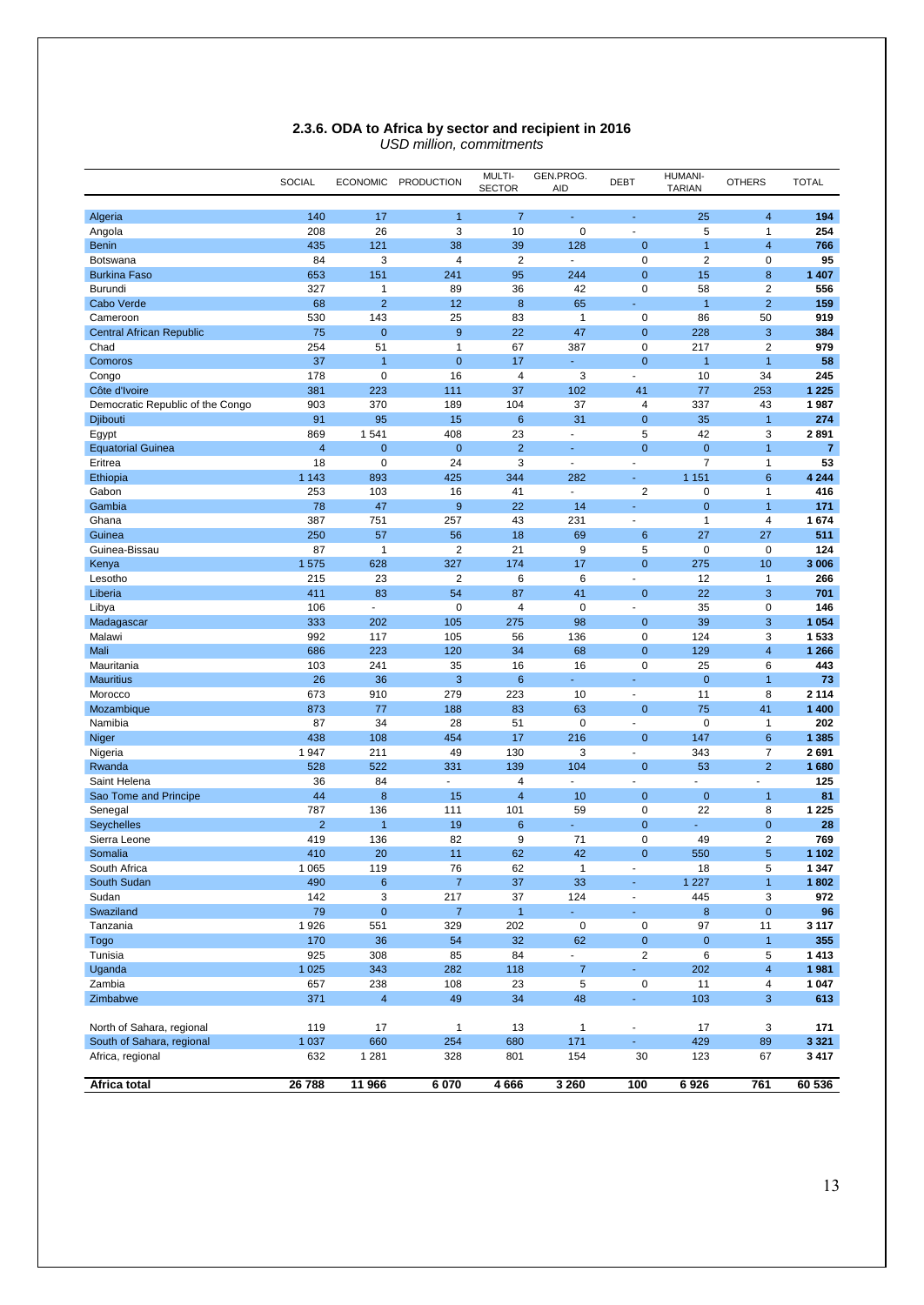### **Education**

**2.3.7. Total ODA to education** 

*USD billion, 2015 prices and exchange rates, commitments with 3 year moving averages (dotted lines)*



|      |                                    |          |       |         | 2.3.8. Top 10 recipients 2016 |         |          |       |                |       |          |        |              |
|------|------------------------------------|----------|-------|---------|-------------------------------|---------|----------|-------|----------------|-------|----------|--------|--------------|
|      | commitments,<br><b>USD million</b> | Tanzania | Kenya | Tunisia | Morocco                       | Nigeria | Gabon    | Egypt | Mozambi<br>que | Niger | Ethiopia | Others | <b>Total</b> |
|      | France                             |          | 4     | 50      | 137                           | 52      | 184      | 11    | 24             | 5     |          |        | 876          |
| 2016 | <b>IDA</b>                         | 179      | 56    |         | -                             | 100     | ۰        |       | 6              |       | 24       | 24     | 568          |
|      | <b>United States</b>               | 57       | 54    | 3       | 18                            | 17      | -        | 35    | 38             | ◠     | 33       | 14     | 546          |
| ၑၟ   | Germany                            |          | 9     | 33      | 30                            | 13      |          | 66    | 30             |       | 8        | ◠      | 468          |
| 2    | <b>EU</b> Institutions             |          |       | 144     | 17                            |         |          | -     |                | 85    |          |        | 319          |
| 용    | Korea                              |          | 98    | 0       |                               |         |          | 6     | ົ              |       |          |        | 141          |
| 0    | United Kingdom                     | 43       | 0     |         |                               |         |          |       |                |       |          |        | 140          |
|      | Canada                             | 45       | 13    |         |                               |         |          |       |                |       |          |        | 128          |
| Top  | Japan                              |          | 9     |         | 3                             |         |          | 27    |                |       |          |        | 116          |
|      | Norway                             |          |       |         |                               | 10      |          |       |                |       |          |        | 81           |
|      | Other donors                       | 15       | 9     | 6       | 9                             | 6       | $\Omega$ | 6     | 22             | 40    | 40       | 374    | 526          |
|      | <b>Total</b>                       | 360      | 251   | 236     | 216                           | 209     | 186      | 151   | 142            | 132   | 131      | 1894   | 3 9 0 9      |

#### **2.3.8. Top 10 recipients 2016**

**2.3.9. ODA to education by subsector 2016** *USD million, commitments*



#### **2.3.10. ODA commitments to education**

| 2014<br>2015<br>2013<br>2016<br><b>Australia</b><br>$\overline{1}$<br>$\overline{0}$<br>$\Omega$<br>10<br>$\overline{7}$<br>12<br>Austria<br>15<br>70<br>48<br>58<br>53<br>Belgium<br>147<br>Canada<br>106<br>246<br>128<br><b>Czech Republic</b><br>$\mathfrak{p}$<br>$\overline{2}$<br>$\overline{2}$<br>2<br>6<br>$\Omega$<br>4<br>4<br>Denmark<br>$\overline{4}$<br>Finland<br>38<br>17<br>25<br>762<br>844<br>France<br>651<br>876<br>510<br>519<br>399<br>468<br>Germany<br>$\overline{2}$<br>2<br>2<br>0<br>Greece<br>3<br>$\overline{4}$<br>Hungary<br>Ξ<br>٠<br>Iceland<br>3<br>$\overline{2}$<br>1<br>1<br>32<br>36<br>28<br>21<br>Ireland<br>Italy<br>33<br>50<br>45<br>43<br>214<br>135<br>131<br>116<br>Japan<br>118<br>Korea<br>24<br>37<br>141<br>Luxembourg<br>32<br>40<br>34<br>37<br>Netherlands<br>1<br>$\overline{2}$<br>20<br>18<br><b>New Zealand</b><br>$\overline{2}$<br>$\overline{2}$<br>3<br>3<br>146<br>119<br>117<br>81<br>Norway<br>Poland<br>42<br>16<br>16<br>8<br>34<br>38<br>27<br>31<br>Portugal<br>$\overline{1}$<br><b>Slovak Republic</b><br>1<br>1<br>1<br>Slovenia<br>0<br>0<br>15<br>Spain<br>18<br>20<br>12<br>14<br>Sweden<br>16<br>36<br>16<br>14<br>Switzerland<br>80<br>59<br>57<br><b>United Kingdom</b><br>181<br>186<br>263<br>140<br><b>United States</b><br>471<br>546<br>287<br>381<br>2632<br><b>DAC</b> countries<br>2803<br>2682<br>2830<br><b>EU</b> Institutions<br>243<br>173<br>236<br>319 | <b>USD million</b> |  |  |  |  |  |  |  |  |  |  |  |
|-------------------------------------------------------------------------------------------------------------------------------------------------------------------------------------------------------------------------------------------------------------------------------------------------------------------------------------------------------------------------------------------------------------------------------------------------------------------------------------------------------------------------------------------------------------------------------------------------------------------------------------------------------------------------------------------------------------------------------------------------------------------------------------------------------------------------------------------------------------------------------------------------------------------------------------------------------------------------------------------------------------------------------------------------------------------------------------------------------------------------------------------------------------------------------------------------------------------------------------------------------------------------------------------------------------------------------------------------------------------------------------------------------------------------------------------------------|--------------------|--|--|--|--|--|--|--|--|--|--|--|
|                                                                                                                                                                                                                                                                                                                                                                                                                                                                                                                                                                                                                                                                                                                                                                                                                                                                                                                                                                                                                                                                                                                                                                                                                                                                                                                                                                                                                                                       |                    |  |  |  |  |  |  |  |  |  |  |  |
|                                                                                                                                                                                                                                                                                                                                                                                                                                                                                                                                                                                                                                                                                                                                                                                                                                                                                                                                                                                                                                                                                                                                                                                                                                                                                                                                                                                                                                                       |                    |  |  |  |  |  |  |  |  |  |  |  |
|                                                                                                                                                                                                                                                                                                                                                                                                                                                                                                                                                                                                                                                                                                                                                                                                                                                                                                                                                                                                                                                                                                                                                                                                                                                                                                                                                                                                                                                       |                    |  |  |  |  |  |  |  |  |  |  |  |
|                                                                                                                                                                                                                                                                                                                                                                                                                                                                                                                                                                                                                                                                                                                                                                                                                                                                                                                                                                                                                                                                                                                                                                                                                                                                                                                                                                                                                                                       |                    |  |  |  |  |  |  |  |  |  |  |  |
|                                                                                                                                                                                                                                                                                                                                                                                                                                                                                                                                                                                                                                                                                                                                                                                                                                                                                                                                                                                                                                                                                                                                                                                                                                                                                                                                                                                                                                                       |                    |  |  |  |  |  |  |  |  |  |  |  |
|                                                                                                                                                                                                                                                                                                                                                                                                                                                                                                                                                                                                                                                                                                                                                                                                                                                                                                                                                                                                                                                                                                                                                                                                                                                                                                                                                                                                                                                       |                    |  |  |  |  |  |  |  |  |  |  |  |
|                                                                                                                                                                                                                                                                                                                                                                                                                                                                                                                                                                                                                                                                                                                                                                                                                                                                                                                                                                                                                                                                                                                                                                                                                                                                                                                                                                                                                                                       |                    |  |  |  |  |  |  |  |  |  |  |  |
|                                                                                                                                                                                                                                                                                                                                                                                                                                                                                                                                                                                                                                                                                                                                                                                                                                                                                                                                                                                                                                                                                                                                                                                                                                                                                                                                                                                                                                                       |                    |  |  |  |  |  |  |  |  |  |  |  |
|                                                                                                                                                                                                                                                                                                                                                                                                                                                                                                                                                                                                                                                                                                                                                                                                                                                                                                                                                                                                                                                                                                                                                                                                                                                                                                                                                                                                                                                       |                    |  |  |  |  |  |  |  |  |  |  |  |
|                                                                                                                                                                                                                                                                                                                                                                                                                                                                                                                                                                                                                                                                                                                                                                                                                                                                                                                                                                                                                                                                                                                                                                                                                                                                                                                                                                                                                                                       |                    |  |  |  |  |  |  |  |  |  |  |  |
|                                                                                                                                                                                                                                                                                                                                                                                                                                                                                                                                                                                                                                                                                                                                                                                                                                                                                                                                                                                                                                                                                                                                                                                                                                                                                                                                                                                                                                                       |                    |  |  |  |  |  |  |  |  |  |  |  |
|                                                                                                                                                                                                                                                                                                                                                                                                                                                                                                                                                                                                                                                                                                                                                                                                                                                                                                                                                                                                                                                                                                                                                                                                                                                                                                                                                                                                                                                       |                    |  |  |  |  |  |  |  |  |  |  |  |
|                                                                                                                                                                                                                                                                                                                                                                                                                                                                                                                                                                                                                                                                                                                                                                                                                                                                                                                                                                                                                                                                                                                                                                                                                                                                                                                                                                                                                                                       |                    |  |  |  |  |  |  |  |  |  |  |  |
|                                                                                                                                                                                                                                                                                                                                                                                                                                                                                                                                                                                                                                                                                                                                                                                                                                                                                                                                                                                                                                                                                                                                                                                                                                                                                                                                                                                                                                                       |                    |  |  |  |  |  |  |  |  |  |  |  |
|                                                                                                                                                                                                                                                                                                                                                                                                                                                                                                                                                                                                                                                                                                                                                                                                                                                                                                                                                                                                                                                                                                                                                                                                                                                                                                                                                                                                                                                       |                    |  |  |  |  |  |  |  |  |  |  |  |
|                                                                                                                                                                                                                                                                                                                                                                                                                                                                                                                                                                                                                                                                                                                                                                                                                                                                                                                                                                                                                                                                                                                                                                                                                                                                                                                                                                                                                                                       |                    |  |  |  |  |  |  |  |  |  |  |  |
|                                                                                                                                                                                                                                                                                                                                                                                                                                                                                                                                                                                                                                                                                                                                                                                                                                                                                                                                                                                                                                                                                                                                                                                                                                                                                                                                                                                                                                                       |                    |  |  |  |  |  |  |  |  |  |  |  |
|                                                                                                                                                                                                                                                                                                                                                                                                                                                                                                                                                                                                                                                                                                                                                                                                                                                                                                                                                                                                                                                                                                                                                                                                                                                                                                                                                                                                                                                       |                    |  |  |  |  |  |  |  |  |  |  |  |
|                                                                                                                                                                                                                                                                                                                                                                                                                                                                                                                                                                                                                                                                                                                                                                                                                                                                                                                                                                                                                                                                                                                                                                                                                                                                                                                                                                                                                                                       |                    |  |  |  |  |  |  |  |  |  |  |  |
|                                                                                                                                                                                                                                                                                                                                                                                                                                                                                                                                                                                                                                                                                                                                                                                                                                                                                                                                                                                                                                                                                                                                                                                                                                                                                                                                                                                                                                                       |                    |  |  |  |  |  |  |  |  |  |  |  |
|                                                                                                                                                                                                                                                                                                                                                                                                                                                                                                                                                                                                                                                                                                                                                                                                                                                                                                                                                                                                                                                                                                                                                                                                                                                                                                                                                                                                                                                       |                    |  |  |  |  |  |  |  |  |  |  |  |
|                                                                                                                                                                                                                                                                                                                                                                                                                                                                                                                                                                                                                                                                                                                                                                                                                                                                                                                                                                                                                                                                                                                                                                                                                                                                                                                                                                                                                                                       |                    |  |  |  |  |  |  |  |  |  |  |  |
|                                                                                                                                                                                                                                                                                                                                                                                                                                                                                                                                                                                                                                                                                                                                                                                                                                                                                                                                                                                                                                                                                                                                                                                                                                                                                                                                                                                                                                                       |                    |  |  |  |  |  |  |  |  |  |  |  |
|                                                                                                                                                                                                                                                                                                                                                                                                                                                                                                                                                                                                                                                                                                                                                                                                                                                                                                                                                                                                                                                                                                                                                                                                                                                                                                                                                                                                                                                       |                    |  |  |  |  |  |  |  |  |  |  |  |
|                                                                                                                                                                                                                                                                                                                                                                                                                                                                                                                                                                                                                                                                                                                                                                                                                                                                                                                                                                                                                                                                                                                                                                                                                                                                                                                                                                                                                                                       |                    |  |  |  |  |  |  |  |  |  |  |  |
|                                                                                                                                                                                                                                                                                                                                                                                                                                                                                                                                                                                                                                                                                                                                                                                                                                                                                                                                                                                                                                                                                                                                                                                                                                                                                                                                                                                                                                                       |                    |  |  |  |  |  |  |  |  |  |  |  |
|                                                                                                                                                                                                                                                                                                                                                                                                                                                                                                                                                                                                                                                                                                                                                                                                                                                                                                                                                                                                                                                                                                                                                                                                                                                                                                                                                                                                                                                       |                    |  |  |  |  |  |  |  |  |  |  |  |
|                                                                                                                                                                                                                                                                                                                                                                                                                                                                                                                                                                                                                                                                                                                                                                                                                                                                                                                                                                                                                                                                                                                                                                                                                                                                                                                                                                                                                                                       |                    |  |  |  |  |  |  |  |  |  |  |  |
|                                                                                                                                                                                                                                                                                                                                                                                                                                                                                                                                                                                                                                                                                                                                                                                                                                                                                                                                                                                                                                                                                                                                                                                                                                                                                                                                                                                                                                                       |                    |  |  |  |  |  |  |  |  |  |  |  |
|                                                                                                                                                                                                                                                                                                                                                                                                                                                                                                                                                                                                                                                                                                                                                                                                                                                                                                                                                                                                                                                                                                                                                                                                                                                                                                                                                                                                                                                       |                    |  |  |  |  |  |  |  |  |  |  |  |
|                                                                                                                                                                                                                                                                                                                                                                                                                                                                                                                                                                                                                                                                                                                                                                                                                                                                                                                                                                                                                                                                                                                                                                                                                                                                                                                                                                                                                                                       |                    |  |  |  |  |  |  |  |  |  |  |  |
|                                                                                                                                                                                                                                                                                                                                                                                                                                                                                                                                                                                                                                                                                                                                                                                                                                                                                                                                                                                                                                                                                                                                                                                                                                                                                                                                                                                                                                                       |                    |  |  |  |  |  |  |  |  |  |  |  |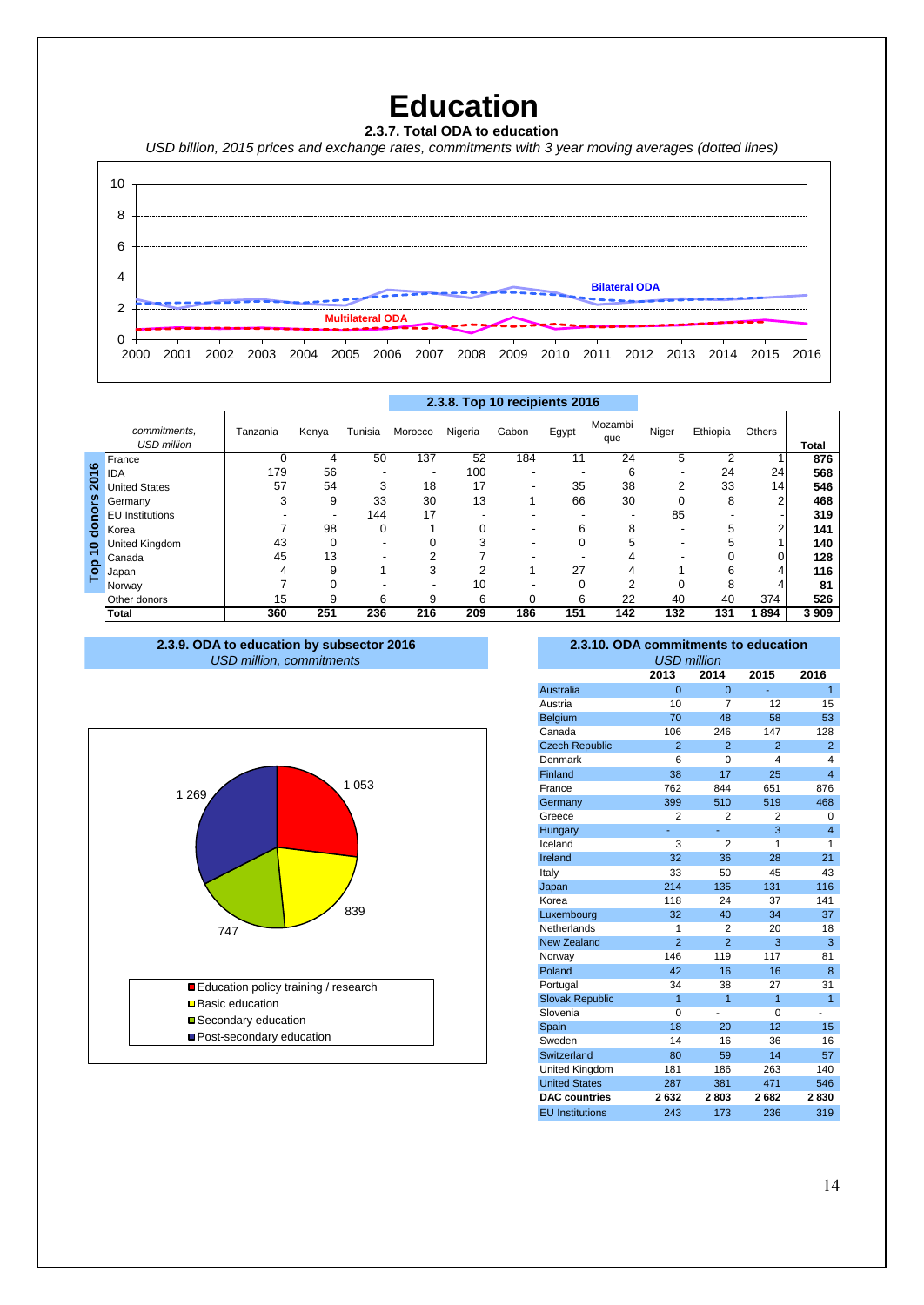### **Health**

#### **2.3.11. Total ODA to health**

*USD billion, 2015 prices and exchange rates, commitments with 3 year moving averages (dotted lines)*



|                  |                        |         |        |       |          |        | 2.3.12. Top 10 recipients 2016 |          |            |        |          |               |              |
|------------------|------------------------|---------|--------|-------|----------|--------|--------------------------------|----------|------------|--------|----------|---------------|--------------|
|                  | commitments,           |         | South  |       |          |        | Dem. Rep.                      |          |            |        |          |               |              |
|                  | <b>USD million</b>     | Nigeria | Africa | Kenya | Tanzania | Malawi | of Congo                       | Ethiopia | Mozambique | Uganda | Zambia   | <b>Others</b> | <b>Total</b> |
| $\mathbf{c}$     | <b>United States</b>   | 495     | 581    | 575   | 430      | 173    | 164                            | 284      | 325        | 421    | 322      | 336           | 5108         |
|                  | Global Fund            |         | 316    |       | 127      | 348    |                                |          | 6          |        |          | 299           | 2096         |
| $\overline{201}$ | <b>IDA</b>             | 250     |        | 150   |          | 38     | 182                            |          | 41         |        | 41       | 344           | 1044         |
| ၑၟ               | <b>EU</b> Institutions | 88      |        |       |          | 77     | 160                            | 127      | 33         |        |          | 258           | 744          |
| ၔႍ               | Canada                 | 15      |        | 20    | 78       | 28     | 22                             | 14       | 29         |        | 4        | 292           | 504          |
| 응                | United Kingdom         | 47      | C      |       | 9        | 20     |                                | 29       | 8          | 36     | 3        | 302           | 463          |
| $\bullet$        | Germany                | 12      | 14     | 11    | 34       | 17     | $\sqrt{2}$                     | 13       |            | 4      | $\Omega$ | 270           | 378          |
| $\Omega$         | Netherlands            |         |        |       |          |        |                                | 49       | 21         |        |          | 163           | 240          |
| ဥ                | Japan                  |         |        |       | 4        |        |                                |          |            | າ      | 6        | 166           | 192          |
|                  | <b>UNICEF</b>          | 19      |        |       | 5        |        | 26                             | 12       |            | 8      | $\sim$   | 67            | 150          |
|                  | Other donors           |         | 8      | 18    | 37       | 13     | 55                             | 43       | 59         | 38     | 6        | 650           | 934          |
|                  | Total                  | 935     | 922    | 789   | 724      | 718    | 624                            | 572      | 529        | 510    | 385      | 5 1 4 7       | 11854        |

*USD million, commitments* **2.3.13. ODA to health by subsector 2016 2.3.14. ODA commitments to health**



| 2.3.14. ODA commitments to health<br><b>USD million</b> |                |                |          |                  |  |  |  |  |  |  |  |  |
|---------------------------------------------------------|----------------|----------------|----------|------------------|--|--|--|--|--|--|--|--|
| 2013<br>2014<br>2015<br>2016                            |                |                |          |                  |  |  |  |  |  |  |  |  |
| <b>Australia</b>                                        | 23             | 16             | 14       | $\overline{1}$   |  |  |  |  |  |  |  |  |
| Austria                                                 | 13             | 7              | 2        | 27               |  |  |  |  |  |  |  |  |
| Belgium                                                 | 99             | 142            | 81       | 91               |  |  |  |  |  |  |  |  |
| Canada                                                  | 351            | 300            | 377      | 504              |  |  |  |  |  |  |  |  |
| <b>Czech Republic</b>                                   | $\overline{1}$ | $\overline{1}$ | 1        | $\overline{1}$   |  |  |  |  |  |  |  |  |
| Denmark                                                 | 15             | 109            | 41       | $\overline{2}$   |  |  |  |  |  |  |  |  |
| Finland                                                 | 6              | 39             | 3        | 15 <sup>15</sup> |  |  |  |  |  |  |  |  |
| France                                                  | 155            | 238            | 244      | 139              |  |  |  |  |  |  |  |  |
| Germany                                                 | 258            | 207            | 200      | 378              |  |  |  |  |  |  |  |  |
| Greece                                                  | $\Omega$       | $\Omega$       | $\Omega$ | 0                |  |  |  |  |  |  |  |  |
| Hungary                                                 | ä,             | Ξ              | $\Omega$ | Ξ                |  |  |  |  |  |  |  |  |
| Iceland                                                 | 3              | $\overline{2}$ | 1        | $\overline{2}$   |  |  |  |  |  |  |  |  |
| Ireland                                                 | 83             | 90             | 61       | 58               |  |  |  |  |  |  |  |  |
| Italy                                                   | 36             | 53             | 49       | 48               |  |  |  |  |  |  |  |  |
| Japan                                                   | 253            | 221            | 189      | 192              |  |  |  |  |  |  |  |  |
| Korea                                                   | 93             | 53             | 188      | 66               |  |  |  |  |  |  |  |  |
| Luxembourg                                              | 18             | 21             | 17       | 15               |  |  |  |  |  |  |  |  |
| Netherlands                                             | 178            | 51             | 105      | 240              |  |  |  |  |  |  |  |  |
| <b>New Zealand</b>                                      | ä,             | Ξ              | ä,       | ÷.               |  |  |  |  |  |  |  |  |
| Norway                                                  | 130            | 108            | 56       | 22               |  |  |  |  |  |  |  |  |
| Poland                                                  | $\overline{1}$ | $\Omega$       | $\Omega$ | $\overline{1}$   |  |  |  |  |  |  |  |  |
| Portugal                                                | 17             | 20             | 23       | 12               |  |  |  |  |  |  |  |  |
| <b>Slovak Republic</b>                                  | $\overline{0}$ | $\Omega$       | $\Omega$ | $\mathbf{0}$     |  |  |  |  |  |  |  |  |
| Slovenia                                                | 1              |                | $\Omega$ | 0                |  |  |  |  |  |  |  |  |
| Spain                                                   | 36             | 45             | 16       | 18               |  |  |  |  |  |  |  |  |
| Sweden                                                  | 89             | 115            | 99       | 133              |  |  |  |  |  |  |  |  |
| Switzerland                                             | 45             | 73             | 78       | 40               |  |  |  |  |  |  |  |  |
| United Kingdom                                          | 582            | 2 1 2 6        | 457      | 463              |  |  |  |  |  |  |  |  |
| <b>United States</b>                                    | 4 1 9 6        | 3832           | 5 200    | 5 108            |  |  |  |  |  |  |  |  |
| <b>DAC</b> countries                                    | 6658           | 7855           | 7488     | 7575             |  |  |  |  |  |  |  |  |
| <b>EU Institutions</b>                                  | 299            | 324            | 174      | 744              |  |  |  |  |  |  |  |  |